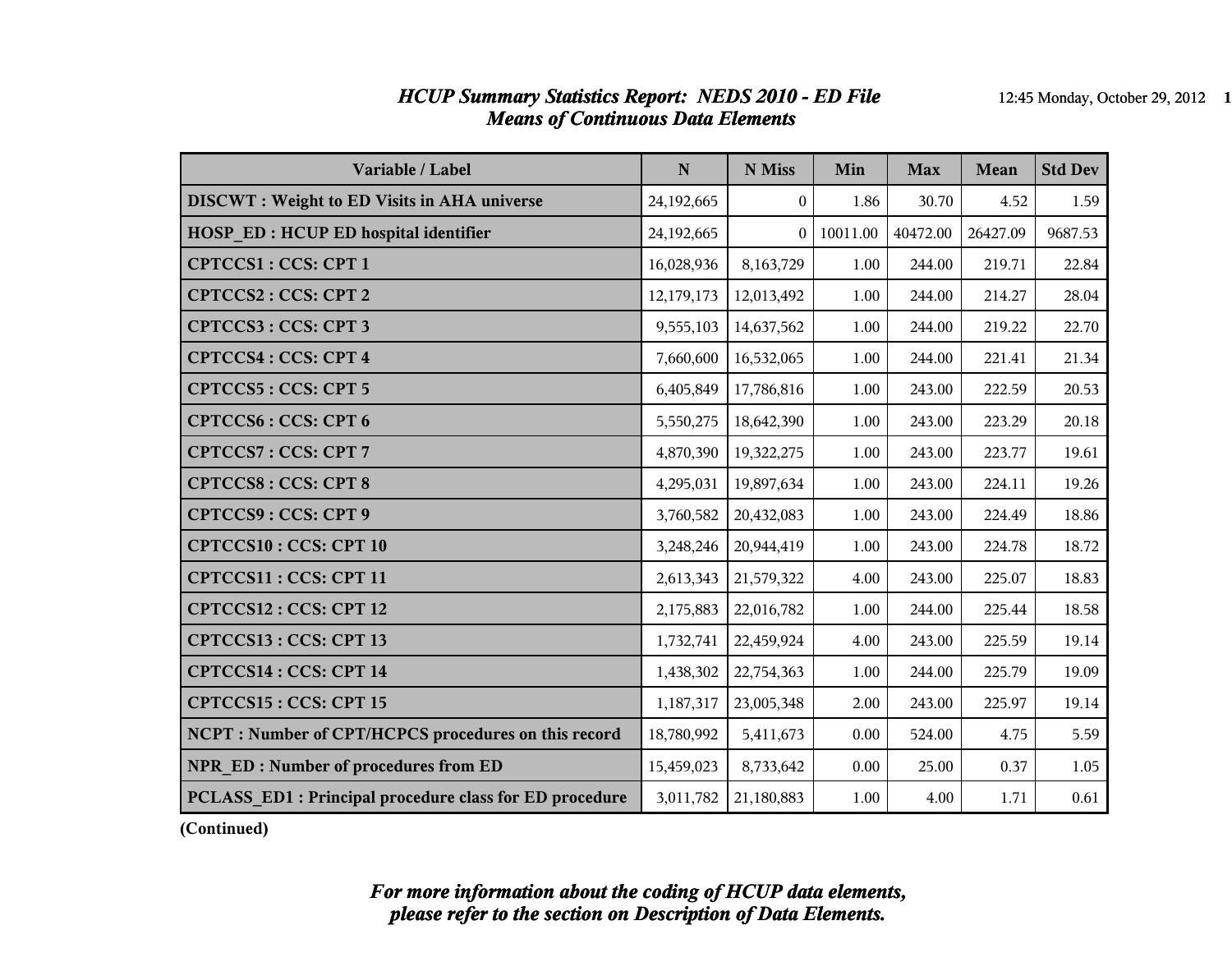| Variable / Label                                      | $\mathbf N$ | N Miss       | Min  | <b>Max</b> | Mean   | <b>Std Dev</b> |
|-------------------------------------------------------|-------------|--------------|------|------------|--------|----------------|
| <b>PCLASS_ED2: Procedure class 2 for ED procedure</b> | 1,085,383   | 23, 107, 282 | 1.00 | 4.00       | 1.41   | 0.57           |
| PCLASS_ED3: Procedure class 3 for ED procedure        | 608,987     | 23,583,678   | 1.00 | 4.00       | 1.36   | 0.55           |
| PCLASS ED4 : Procedure class 4 for ED procedure       | 367,792     | 23,824,873   | 1.00 | 4.00       | 1.34   | 0.56           |
| PCLASS_ED5: Procedure class 5 for ED procedure        | 221,045     | 23,971,620   | 1.00 | 4.00       | 1.37   | 0.59           |
| <b>PCLASS_ED6: Procedure class 6 for ED procedure</b> | 126,007     | 24,066,658   | 1.00 | 4.00       | 1.44   | 0.65           |
| PCLASS_ED7: Procedure class 7 for ED procedure        | 63,776      | 24,128,889   | 1.00 | 4.00       | 1.53   | 0.74           |
| <b>PCLASS_ED8: Procedure class 8 for ED procedure</b> | 37,951      | 24, 154, 714 | 1.00 | 4.00       | 1.59   | 0.81           |
| PCLASS ED9: Procedure class 9 for ED procedure        | 22,883      | 24,169,782   | 1.00 | 4.00       | 1.64   | 0.83           |
| PRCCS_ED1 : CCS: principal procedure from ED          | 3,011,782   | 21,180,883   | 1.00 | 231.00     | 190.71 | 53.92          |
| PRCCS ED2 : CCS: procedure 2 from ED                  | 1,085,383   | 23, 107, 282 | 1.00 | 231.00     | 206.89 | 39.55          |
| PRCCS_ED3: CCS: procedure 3 from ED                   | 608,987     | 23,583,678   | 1.00 | 231.00     | 207.68 | 36.26          |
| PRCCS_ED4 : CCS: procedure 4 from ED                  | 367,792     | 23,824,873   | 3.00 | 231.00     | 209.67 | 28.45          |
| PRCCS_ED5: CCS: procedure 5 from ED                   | 221,045     | 23,971,620   | 4.00 | 231.00     | 209.36 | 28.10          |
| PRCCS_ED6 : CCS: procedure 6 from ED                  | 126,007     | 24,066,658   | 3.00 | 231.00     | 209.05 | 29.10          |
| PRCCS ED7: CCS: procedure 7 from ED                   | 63,776      | 24,128,889   | 3.00 | 231.00     | 207.80 | 32.03          |
| PRCCS ED8 : CCS: procedure 8 from ED                  | 37,951      | 24, 154, 714 | 3.00 | 231.00     | 206.38 | 33.00          |
| PRCCS ED9 : CCS: procedure 9 from ED                  | 22,883      | 24,169,782   | 3.00 | 231.00     | 204.04 | 35.65          |

### *HCUP Summary Statistics Report: NEDS 2010 - ED File* 12:45 Monday, October 29, 2012 2 *Means of Continuous Data Elements*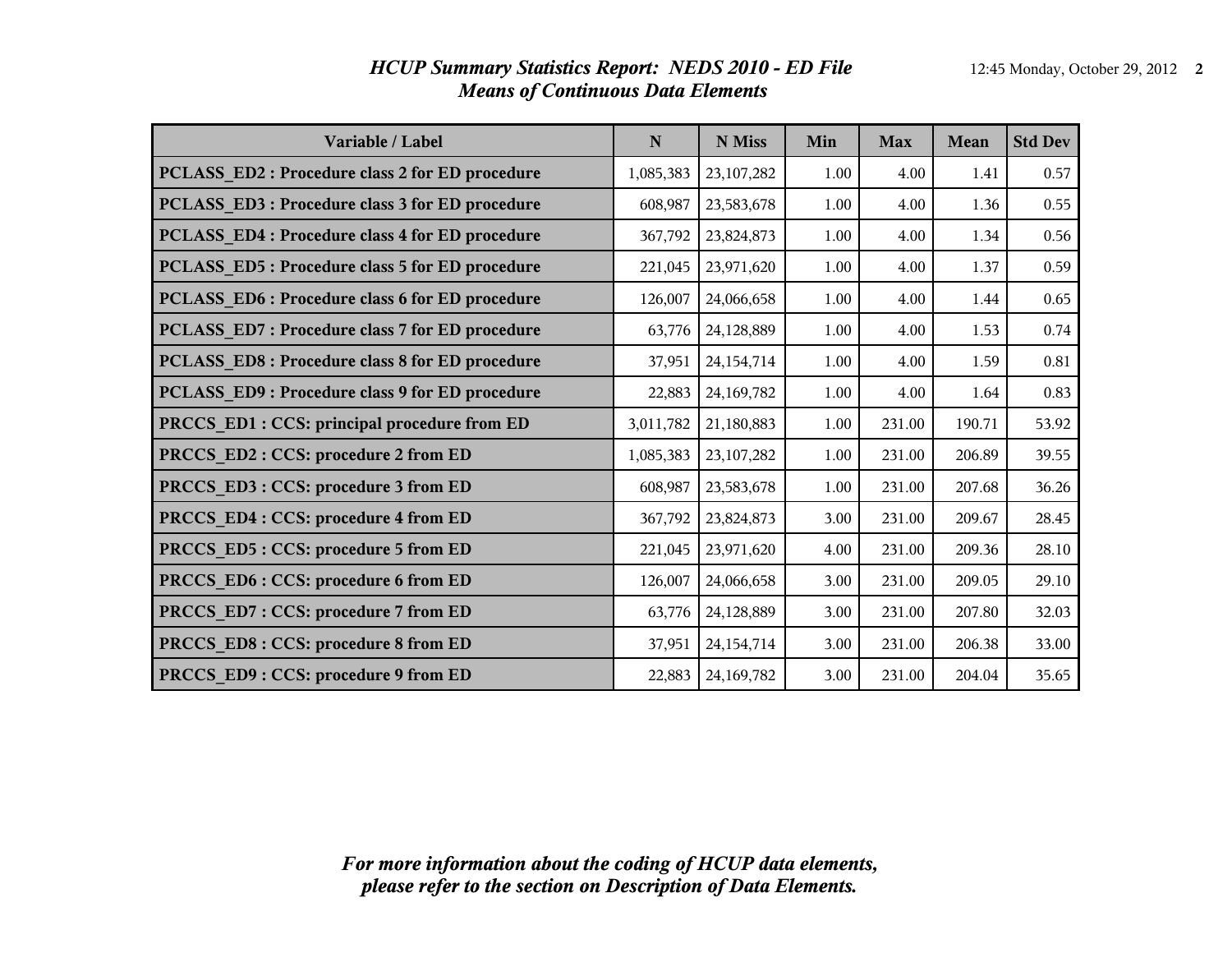| CPT1                                  | Frequency  | Percent |
|---------------------------------------|------------|---------|
| <b>Blank</b>                          | 8,075,316  | 33.38   |
| Anesthesia                            | 193        | 0.00    |
| Other                                 | 83,648     | 0.35    |
| Surgery                               | 1,218,676  | 5.04    |
| Radiology                             | 1,883,937  | 7.79    |
| Pathology and Laboratory              | 586,496    | 2.42    |
| Medicine                              | 883,169    | 3.65    |
| <b>Evaluation and Management</b>      | 10,934,140 | 45.20   |
| Transportation                        | 4,945      | 0.02    |
| Medical and Surgical Supplies         | 6,211      | 0.03    |
| Miscellaneous and Experimental        | 9,894      | 0.04    |
| <b>Enteral and Parenteral Therapy</b> | 41         | 0.00    |
| Dental                                | 410        | 0.00    |
| <b>Durable Medical Equipment</b>      | 418        | 0.00    |
| <b>Temporary Procedures/Services</b>  | 246,534    | 1.02    |
| Drugs (Non-oral)                      | 161,195    | 0.67    |
| <b>Chemotherapy Drugs</b>             | 199        | 0.00    |
| Orthotic                              | 7,570      | 0.03    |
| Prosthetic                            | 27         | 0.00    |
| <b>Temporary Codes</b>                | $\leq 10$  | $***$   |
| Private Payer Codes                   | 1,730      | 0.01    |
| Vision                                | $\leq 10$  | * **    |
| Hearing                               | $\leq 10$  | $*$ **  |
| <b>Local Codes</b>                    | 1,412      | 0.01    |
| CPT/HCPCS inconsistent with sex       | 72         | 0.00    |
| Invalid CPT/HCPCS (invl)              | 86,417     | 0.36    |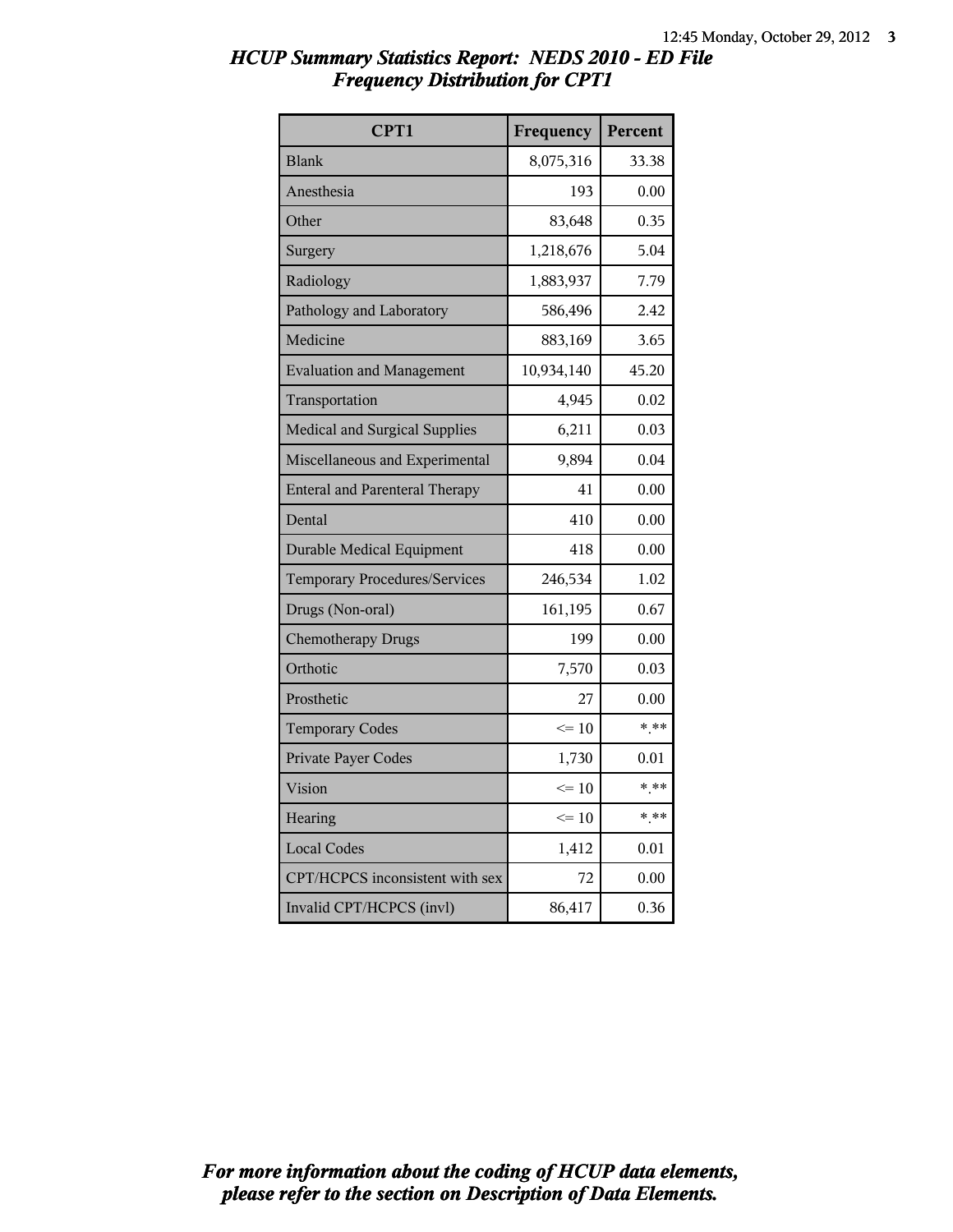| <b>CPTCCS1</b>                                                                | Frequency | Percent |
|-------------------------------------------------------------------------------|-----------|---------|
| $\therefore$ Missing                                                          | 8,077,240 | 33.39   |
| A: Invalid procedure                                                          | 86,417    | 0.36    |
| C: Inconsistent                                                               | 72        | 0.00    |
| 1: Incision and excision of CNS                                               | 15        | 0.00    |
| 2: Insertion, replacement, or removal of extracranial ventricular shunt       | 66        | 0.00    |
| 3: Laminectomy, excision intervertebral disc                                  | 57        | 0.00    |
| 4: Diagnostic spinal tap                                                      | 8,975     | 0.04    |
| 5: Insertion of catheter or spinal stimulator and injection into spinal canal | 402       | 0.00    |
| 6: Decompression peripheral nerve                                             | 35        | 0.00    |
| 7: Other diagnostic nervous system procedures                                 | 38        | 0.00    |
| 8: Other non-OR or closed therapeutic nervous system procedures               | 7,970     | 0.03    |
| 9: Other OR therapeutic nervous system procedures                             | 216       | 0.00    |
| 10: Thyroidectomy, partial or complete                                        | $\leq 10$ | $***$   |
| 11: Diagnostic endocrine procedures                                           | 11        | 0.00    |
| 12: Other therapeutic endocrine procedures                                    | $\leq 10$ | $***$   |
| 13: Corneal transplant                                                        | $\leq 10$ | $***$   |
| 14: Glaucoma procedures                                                       | 18        | 0.00    |
| 15: Lens and cataract procedures                                              | 94        | 0.00    |
| 16: Repair of retinal tear, detachment                                        | 147       | 0.00    |
| 17: Destruction of lesion of retina and choroid                               | $\leq 10$ | $***$   |
| 18: Diagnostic procedures on eye                                              | $\leq 10$ | $* * *$ |
| 19: Other therapeutic procedures on eyelids, conjunctiva, cornea              | 2,596     | 0.01    |
| 20: Other intraocular therapeutic procedures                                  | 401       | 0.00    |
| 21: Other extraocular muscle and orbit therapeutic procedures                 | 37        | 0.00    |
| 22: Tympanoplasty                                                             | $\leq 10$ | $***$   |
| 23: Myringotomy                                                               | 19        | 0.00    |
| 26: Other therapeutic ear procedures                                          | 5,298     | 0.02    |
| 27: Control of epistaxis                                                      | 11,704    | 0.05    |
| 28: Plastic procedures on nose                                                | 28        | 0.00    |
| 29: Oral and Dental Services                                                  | 1,739     | 0.01    |
| 30: Tonsillectomy and/or adenoidectomy                                        | 92        | 0.00    |
| 31: Diagnostic procedures on nose, mouth and pharynx                          | 919       | 0.00    |
| 32: Other non-OR therapeutic procedures on nose, mouth and pharynx            | 1,036     | 0.00    |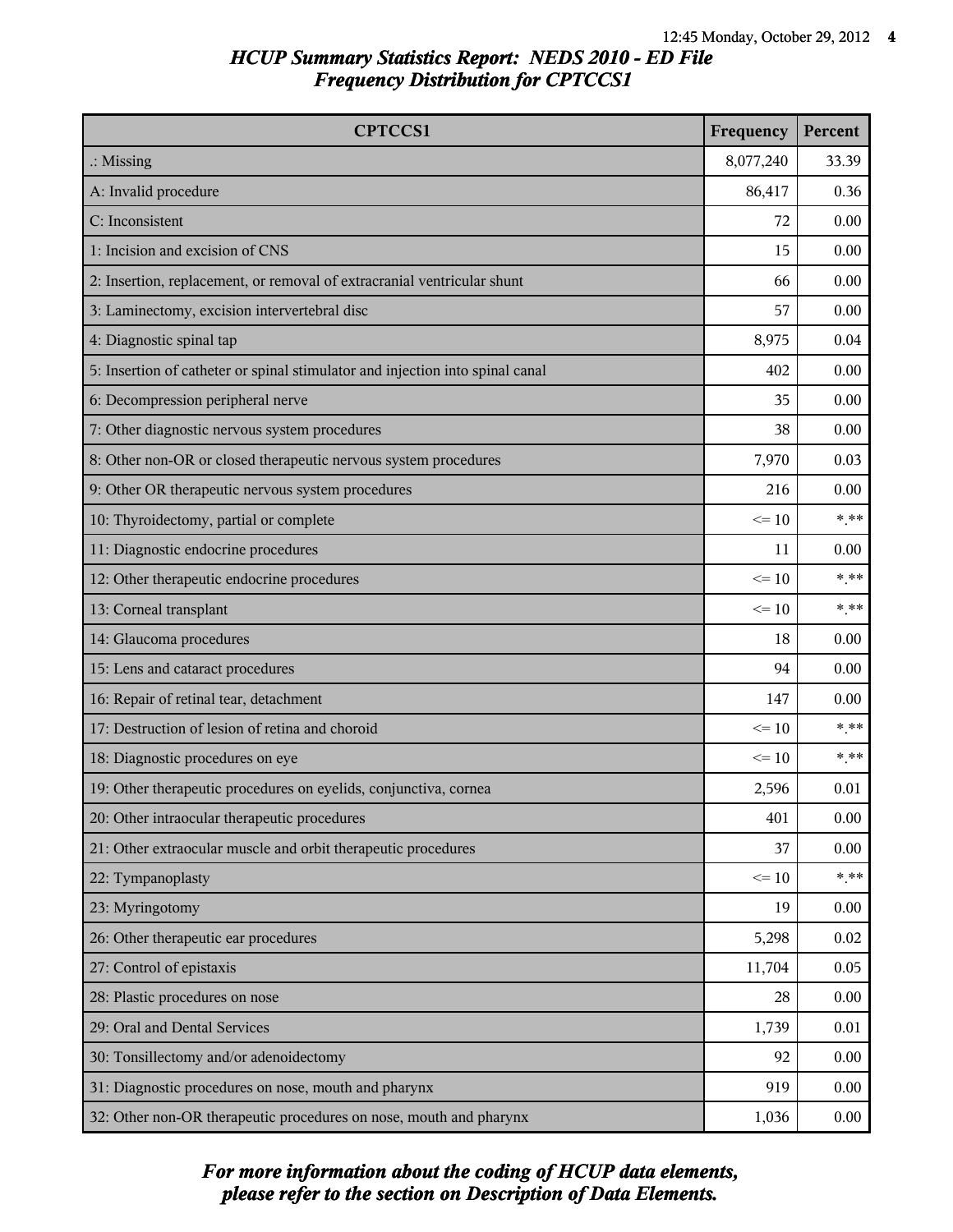| <b>CPTCCS1</b>                                                                                       | Frequency | Percent |
|------------------------------------------------------------------------------------------------------|-----------|---------|
| 33: Other OR therapeutic procedures on nose, mouth and pharynx                                       | 2,736     | 0.01    |
| 34: Tracheostomy, temporary and permanent                                                            | 48        | 0.00    |
| 35: Tracheoscopy and laryngoscopy with biopsy                                                        | 1,165     | 0.00    |
| 36: Lobectomy or pneumonectomy                                                                       | $\leq 10$ | $***$   |
| 37: Diagnostic bronchoscopy and biopsy of bronchus                                                   | 163       | 0.00    |
| 38: Other diagnostic procedures on lung and bronchus                                                 | 634       | 0.00    |
| 39: Incision of pleura, thoracentesis, chest drainage                                                | 1,218     | 0.01    |
| 40: Other diagnostic procedures of respiratory tract and mediastinum                                 | $\leq 10$ | $* * *$ |
| 41: Other non-OR therapeutic procedures on respiratory system                                        | 702       | 0.00    |
| 42: Other OR therapeutic procedures on respiratory system                                            | 572       | 0.00    |
| 43: Heart valve procedures                                                                           | $\leq 10$ | $***$   |
| 45: Percutaneous transluminal coronary angioplasty (PTCA)                                            | 772       | 0.00    |
| 46: Coronary thrombolysis                                                                            | 57        | 0.00    |
| 47: Diagnostic cardiac catheterization, coronary arteriography                                       | 9,035     | 0.04    |
| 48: Insertion, revision, replacement, removal of cardiac pacemaker or cardioverter/defibrillator     | 223       | 0.00    |
| 49: Other OR heart procedures                                                                        | 61        | 0.00    |
| 52: Aortic resection, replacement or anastomosis                                                     | 11        | 0.00    |
| 53: Varicose vein stripping, lower limb                                                              | 11        | 0.00    |
| 54: Other vascular catheterization, not heart                                                        | 10,828    | 0.04    |
| 57: Creation, revision and removal of arteriovenous fistula or vessel-to-vessel cannula for dialysis | 170       | 0.00    |
| 58: Hemodialysis                                                                                     | 1,160     | 0.00    |
| 59: Other OR procedures on vessels of head and neck                                                  | 34        | 0.00    |
| 60: Embolectomy and endarterectomy of lower limbs                                                    | 19        | 0.00    |
| 61: Other OR procedures on vessels other than head and neck                                          | 1,146     | 0.00    |
| 62: Other diagnostic cardiovascular procedures                                                       | 259       | 0.00    |
| 63: Other non-OR therapeutic cardiovascular procedures                                               | 6,900     | 0.03    |
| 64: Bone marrow transplant                                                                           | $\leq 10$ | $***$   |
| 65: Bone marrow biopsy                                                                               | 33        | 0.00    |
| 66: Procedures on spleen                                                                             | $\leq 10$ | $***$   |
| 67: Other therapeutic procedures, hemic and lymphatic system                                         | 165       | 0.00    |
| 68: Injection or ligation of esophageal varices                                                      | 18        | 0.00    |
| 69: Esophageal dilatation                                                                            | 302       | 0.00    |
| 70: Upper gastrointestinal endoscopy, biopsy                                                         | 7,993     | 0.03    |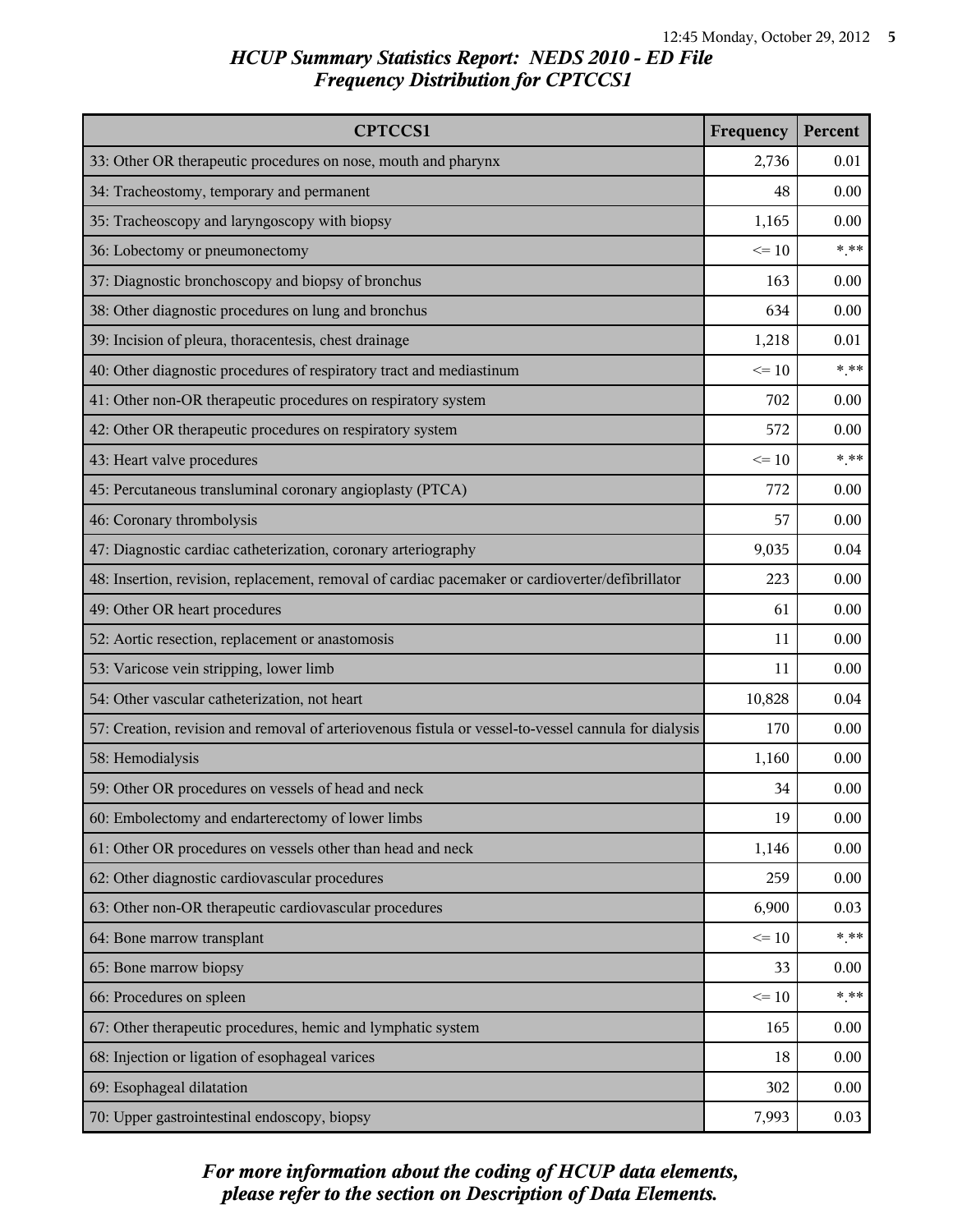| <b>CPTCCS1</b>                                                        | Frequency | Percent |
|-----------------------------------------------------------------------|-----------|---------|
| 71: Gastrostomy, temporary and permanent                              | 5,080     | 0.02    |
| 72: Colostomy, temporary and permanent                                | $\leq 10$ | $***$   |
| 73: Ileostomy and other enterostomy                                   | 176       | 0.00    |
| 75: Small bowel resection                                             | $\leq 10$ | $***$   |
| 76: Colonoscopy and biopsy                                            | 1,846     | 0.01    |
| 77: Proctoscopy and anorectal biopsy                                  | 898       | 0.00    |
| 78: Colorectal resection                                              | 12        | 0.00    |
| 79: Local excision of large intestine lesion (not endoscopic)         | $\leq 10$ | $***$   |
| 80: Appendectomy                                                      | 7,613     | 0.03    |
| 81: Hemorrhoid procedures                                             | 1,182     | 0.00    |
| 82: Endoscopic retrograde cannulation of pancreas (ERCP)              | 198       | 0.00    |
| 83: Biopsy of liver                                                   | 50        | 0.00    |
| 84: Cholecystectomy and common duct exploration                       | 2,393     | 0.01    |
| 85: Inguinal and femoral hernia repair                                | 458       | 0.00    |
| 86: Other hernia repair                                               | 376       | 0.00    |
| 87: Laparoscopy                                                       | 294       | 0.00    |
| 88: Abdominal paracentesis                                            | 2,119     | 0.01    |
| 89: Exploratory laparotomy                                            | 26        | 0.00    |
| 90: Excision, lysis peritoneal adhesions                              | $\leq 10$ | $***$   |
| 91: Peritoneal dialysis                                               | 84        | 0.00    |
| 93: Other non-OR upper GI therapeutic procedures                      | 345       | 0.00    |
| 94: Other OR upper GI therapeutic procedures                          | 100       | 0.00    |
| 95: Other non-OR lower GI therapeutic procedures                      | 30        | 0.00    |
| 96: Other OR lower GI therapeutic procedures                          | 2,221     | 0.01    |
| 97: Other gastrointestinal diagnostic procedures                      | 51        | 0.00    |
| 98: Other non-OR gastrointestinal therapeutic procedures              | 99        | 0.00    |
| 99: Other OR gastrointestinal therapeutic procedures                  | 314       | 0.00    |
| 100: Endoscopy and endoscopic biopsy of the urinary tract             | 261       | 0.00    |
| 101: Transurethral excision, drainage, or removal urinary obstruction | 1,051     | 0.00    |
| 102: Ureteral catheterization                                         | 1,493     | 0.01    |
| 103: Nephrotomy and nephrostomy                                       | $\leq 10$ | $***$   |
| 104: Nephrectomy, partial or complete                                 | $\leq 10$ | $* * *$ |
| 106: Genitourinary incontinence procedures                            | 50        | 0.00    |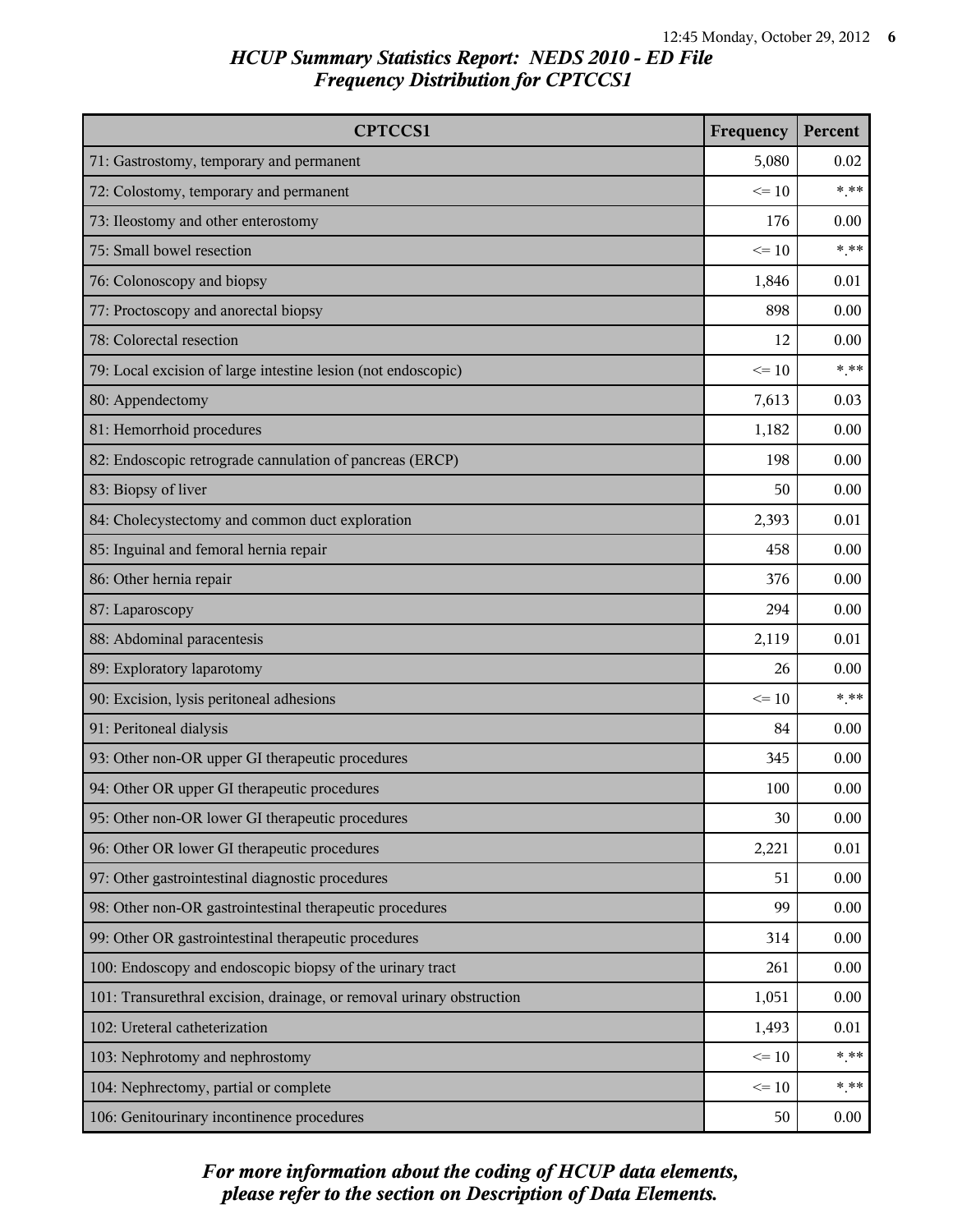| <b>CPTCCS1</b>                                                             | Frequency | Percent |
|----------------------------------------------------------------------------|-----------|---------|
| 107: Extracorporeal lithotripsy, urinary                                   | 699       | 0.00    |
| 108: Indwelling catheter                                                   | 29,983    | 0.12    |
| 109: Procedures on the urethra                                             | 169       | 0.00    |
| 110: Other diagnostic procedures of urinary tract                          | 250       | 0.00    |
| 111: Other non-OR therapeutic procedures of urinary tract                  | 1,246     | 0.01    |
| 112: Other OR therapeutic procedures of urinary tract                      | 268       | 0.00    |
| 113: Transurethral resection of prostate (TURP)                            | 18        | 0.00    |
| 114: Open prostatectomy                                                    | $\leq 10$ | $***$   |
| 115: Circumcision                                                          | 42        | 0.00    |
| 116: Diagnostic procedures, male genital                                   | 43        | 0.00    |
| 117: Other non-OR therapeutic procedures, male genital                     | 349       | 0.00    |
| 118: Other OR therapeutic procedures, male genital                         | 870       | 0.00    |
| 119: Oophorectomy, unilateral and bilateral                                | 272       | 0.00    |
| 120: Other operations on ovary                                             | 12        | 0.00    |
| 121: Ligation of fallopian tubes                                           | 20        | 0.00    |
| 122: Removal of ectopic pregnancy                                          | 974       | 0.00    |
| 123: Other operations on fallopian tubes                                   | 39        | 0.00    |
| 124: Hysterectomy, abdominal and vaginal                                   | 32        | 0.00    |
| 125: Other excision of cervix and uterus                                   | 111       | 0.00    |
| 126: Abortion (termination of pregnancy)                                   | 36        | 0.00    |
| 127: Dilatation and curettage (D&C), aspiration after delivery or abortion | 2,803     | 0.01    |
| 128: Diagnostic dilatation and curettage (D&C)                             | 222       | 0.00    |
| 129: Repair of cystocele and rectocele, obliteration of vaginal vault      | 16        | 0.00    |
| 130: Other diagnostic procedures, female organs                            | 255       | 0.00    |
| 131: Other non-OR therapeutic procedures, female organs                    | 294       | 0.00    |
| 132: Other OR therapeutic procedures, female organs                        | 3,661     | 0.02    |
| 134: Cesarean section                                                      | $\leq 10$ | $***$   |
| 135: Forceps, vacuum, and breech delivery                                  | 46        | 0.00    |
| 137: Other procedures to assist delivery                                   | 695       | 0.00    |
| 138: Diagnostic amniocentesis                                              | 31        | 0.00    |
| 139: Fetal monitoring                                                      | 7,923     | 0.03    |
| 140: Repair of current obstetric laceration                                | $\leq 10$ | $***$   |
| 141: Other therapeutic obstetrical procedures                              | 793       | 0.00    |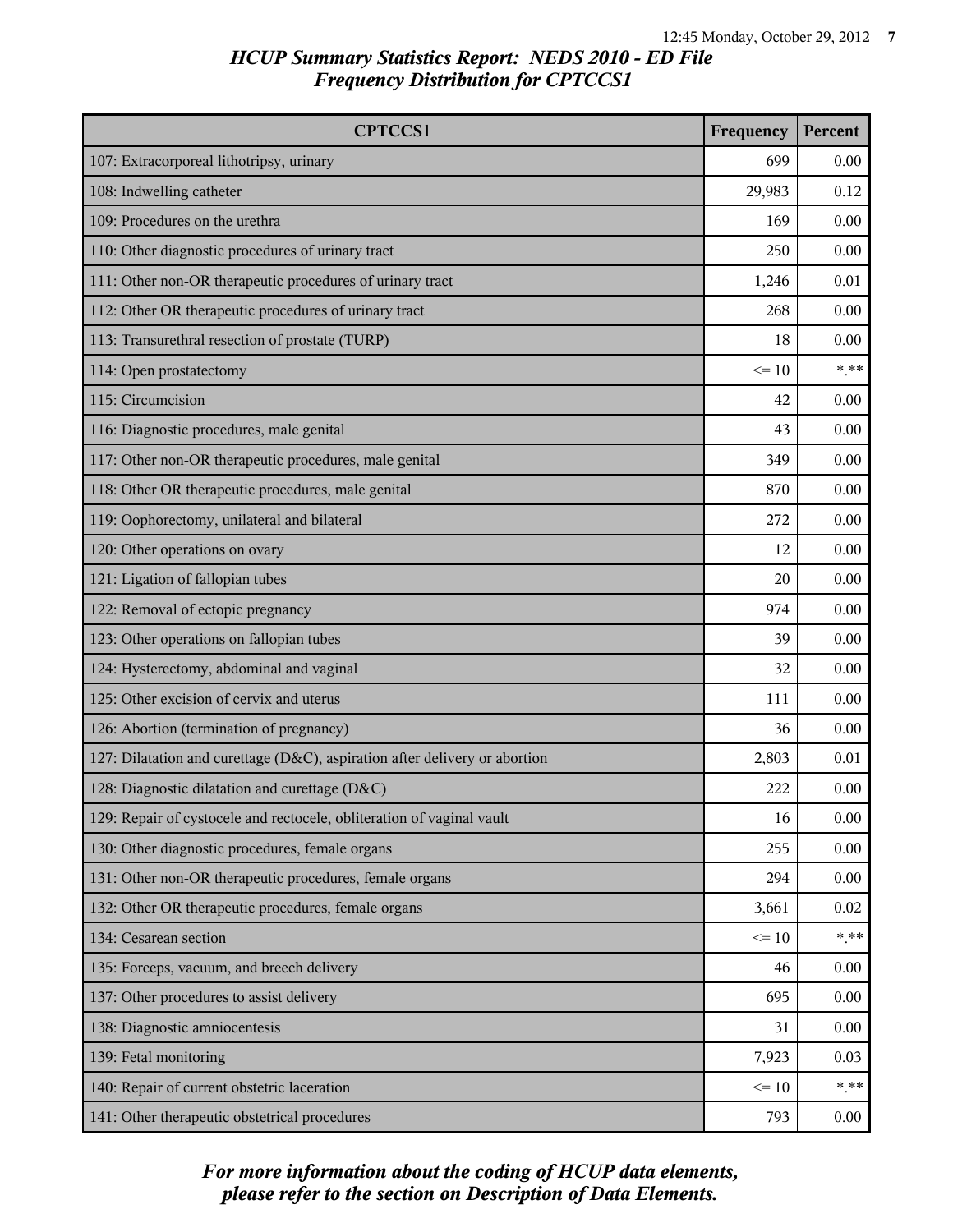| <b>CPTCCS1</b>                                                                       | Frequency | Percent |
|--------------------------------------------------------------------------------------|-----------|---------|
| 142: Partial excision bone                                                           | 31        | 0.00    |
| 143: Bunionectomy or repair of toe deformities                                       | 18        | 0.00    |
| 144: Treatment, facial fracture or dislocation                                       | 1,255     | 0.01    |
| 145: Treatment, fracture or dislocation of radius and ulna                           | 16,485    | 0.07    |
| 146: Treatment, fracture or dislocation of hip and femur                             | 1,926     | 0.01    |
| 147: Treatment, fracture or dislocation of lower extremity (other than hip or femur) | 5,988     | 0.02    |
| 148: Other fracture and dislocation procedure                                        | 17,914    | 0.07    |
| 149: Arthroscopy                                                                     | 21        | 0.00    |
| 150: Division of joint capsule, ligament or cartilage                                | $\leq 10$ | $***$   |
| 151: Excision of semilunar cartilage of knee                                         | 42        | 0.00    |
| 153: Hip replacement, total and partial                                              | $\leq 10$ | $***$   |
| 154: Arthroplasty other than hip or knee                                             | 50        | 0.00    |
| 155: Arthrocentesis                                                                  | 4,150     | 0.02    |
| 156: Injections and aspirations of muscles, tendons, bursa, joints and soft tissue   | 643       | 0.00    |
| 157: Amputation of lower extremity                                                   | 39        | 0.00    |
| 158: Spinal fusion                                                                   | $\leq 10$ | $***$   |
| 159: Other diagnostic procedures on musculoskeletal system                           | 111       | 0.00    |
| 160: Other therapeutic procedures on muscles and tendons                             | 1,891     | 0.01    |
| 161: Other OR therapeutic procedures on bone                                         | 108       | 0.00    |
| 162: Other OR therapeutic procedures on joints                                       | 223       | 0.00    |
| 163: Other non-OR therapeutic procedures on musculoskeletal system                   | 136       | 0.00    |
| 164: Other OR therapeutic procedures on musculoskeletal system                       | 1,189     | 0.00    |
| 165: Breast biopsy and other diagnostic procedures on breast                         | 67        | 0.00    |
| 166: Lumpectomy, quadrantectomy of breast                                            | 41        | 0.00    |
| 167: Mastectomy                                                                      | $\leq 10$ | $* * *$ |
| 168: Incision and drainage, skin and subcutaneous tissue                             | 61,603    | 0.25    |
| 169: Debridement of wound, infection or burn                                         | 11,691    | 0.05    |
| 170: Excision of skin lesion                                                         | 3,078     | 0.01    |
| 171: Suture of skin and subcutaneous tissue                                          | 272,462   | 1.13    |
| 172: Skin graft                                                                      | 886       | 0.00    |
| 173: Other diagnostic procedures on skin and subcutaneous tissue                     | 260       | 0.00    |
| 174: Other non-OR therapeutic procedures on skin and breast                          | 11,703    | 0.05    |
| 175: Other OR therapeutic procedures on skin and breast                              | 3,855     | 0.02    |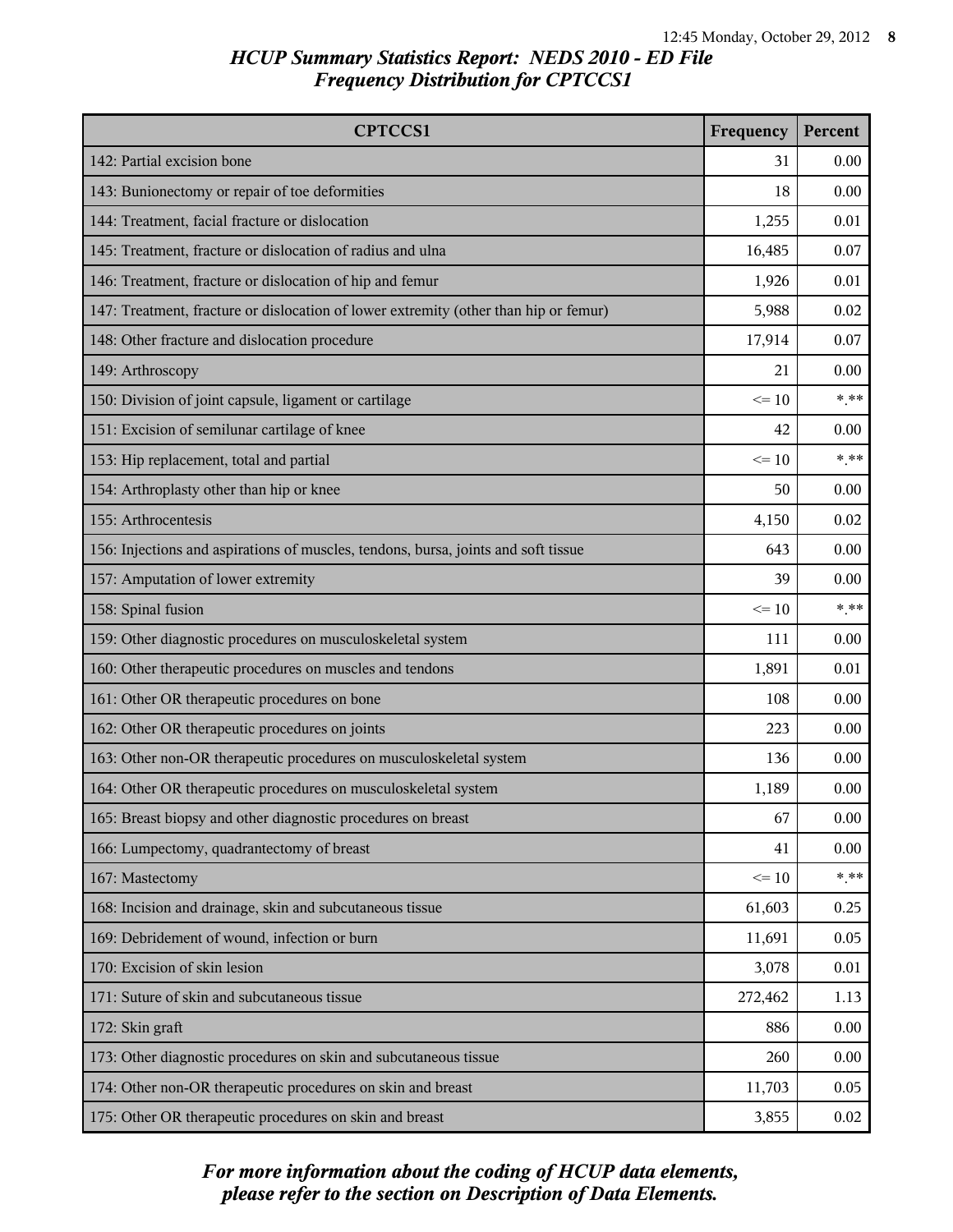| <b>CPTCCS1</b>                                                      | Frequency | Percent |
|---------------------------------------------------------------------|-----------|---------|
| 177: Computerized axial tomography (CT) scan head                   | 442,299   | 1.83    |
| 178: CT scan chest                                                  | 71,946    | 0.30    |
| 179: CT scan abdomen                                                | 351,709   | 1.45    |
| 180: Other CT scan                                                  | 94,693    | 0.39    |
| 181: Myelogram                                                      | 35        | 0.00    |
| 182: Mammography                                                    | 103       | 0.00    |
| 183: Routine chest X-ray                                            | 233,767   | 0.97    |
| 184: Intraoperative cholangiogram                                   | $\leq 10$ | $***$   |
| 185: Upper gastrointestinal X-ray                                   | 756       | 0.00    |
| 186: Lower gastrointestinal X-ray                                   | 64        | 0.00    |
| 187: Intravenous pyelogram                                          | 115       | 0.00    |
| 188: Cerebral arteriogram                                           | 101       | 0.00    |
| 189: Contrast aortogram                                             | 298       | 0.00    |
| 190: Contrast arteriogram of femoral and lower extremity arteries   | $\leq 10$ | $***$   |
| 191: Arterio- or venogram (not heart and head)                      | 1,051     | 0.00    |
| 192: Diagnostic ultrasound of head and neck                         | 1,103     | 0.00    |
| 193: Diagnostic ultrasound of heart (echocardiogram)                | 12,240    | 0.05    |
| 195: Diagnostic ultrasound of urinary tract                         | 24        | 0.00    |
| 196: Diagnostic ultrasound of abdomen or retroperitoneum            | 37,462    | 0.15    |
| 197: Other diagnostic ultrasound                                    | 106,759   | 0.44    |
| 198: Magnetic resonance imaging                                     | 29,637    | 0.12    |
| 199: Electroencephalogram (EEG)                                     | 226       | 0.00    |
| 200: Nonoperative urinary system measurements                       | 68,323    | 0.28    |
| 201: Cardiac stress tests                                           | 2,170     | 0.01    |
| 202: Electrocardiogram                                              | 87,403    | 0.36    |
| 203: Electrographic cardiac monitoring                              | 1,112     | 0.00    |
| 204: Swan-Ganz catheterization for monitoring                       | $\leq 10$ | $***$   |
| 205: Arterial blood gases                                           | 2,213     | 0.01    |
| 206: Microscopic examination (bacterial smear, culture, toxicology) | 238,669   | 0.99    |
| 207: Radioisotope bone scan                                         | 96        | 0.00    |
| 208: Radioisotope pulmonary scan                                    | 3,572     | 0.01    |
| 209: Radioisotope scan and function studies                         | 24,128    | 0.10    |
| 210: Other radioisotope scan                                        | 526       | 0.00    |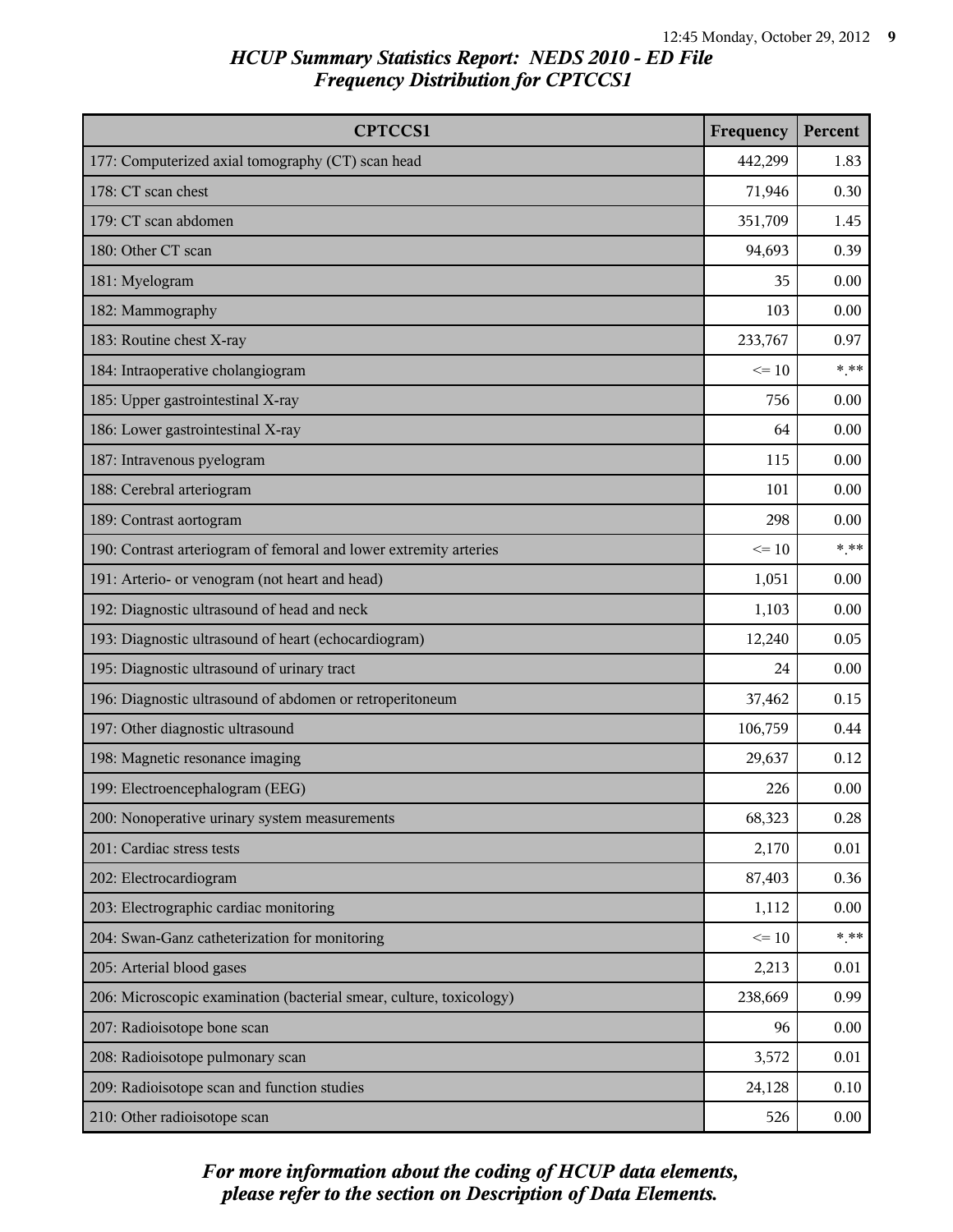| <b>CPTCCS1</b>                                                         | Frequency  | Percent |
|------------------------------------------------------------------------|------------|---------|
| 211: Therapeutic radiology                                             | 112        | 0.00    |
| 212: Diagnostic physical therapy                                       | 362        | 0.00    |
| 213: Physical therapy exercises, manipulation, and other procedures    | 240        | 0.00    |
| 214: Traction, splints, and other wound care                           | 137,438    | 0.57    |
| 215: Other physical therapy and rehabilitation                         | 168        | 0.00    |
| 216: Respiratory intubation and mechanical ventilation                 | 5,584      | 0.02    |
| 217: Other respiratory therapy                                         | 41,532     | 0.17    |
| 218: Psychological and psychiatric evaluation and therapy              | 9,124      | 0.04    |
| 219: Alcohol and drug rehabilitation/detoxification                    | 307        | 0.00    |
| 220: Ophthalmologic and otologic diagnosis and treatment               | 479        | 0.00    |
| 221: Nasogastric tube                                                  | 96         | 0.00    |
| 222: Blood transfusion                                                 | 7,006      | 0.03    |
| 224: Cancer chemotherapy                                               | 27         | 0.00    |
| 225: Conversion of cardiac rhythm                                      | 19         | 0.00    |
| 226: Other diagnostic radiology and related techniques                 | 540,287    | 2.23    |
| 227: Other diagnostic procedures (interview, evaluation, consultation) | 11,098,098 | 45.87   |
| 228: Prophylactic vaccinations and inoculations                        | 54,531     | 0.23    |
| 229: Nonoperative removal of foreign body                              | 12,788     | 0.05    |
| 231: Other therapeutic procedures                                      | 1,053,794  | 4.36    |
| 232: Anesthesia                                                        | 1,016      | 0.00    |
| 233: Laboratory - Chemistry and Hematology                             | 364,908    | 1.51    |
| 234: Pathology                                                         | 731        | 0.00    |
| 235: Other Laboratory                                                  | 24,215     | 0.10    |
| 236: Home Health Services                                              | $\leq 10$  | $*$ **  |
| 237: Ancillary Services                                                | 67,897     | 0.28    |
| 239: Transportation - patient, provider, equipment                     | 4,945      | 0.02    |
| 240: Medications (Injections, infusions and other forms)               | 167,502    | 0.69    |
| 241: Visual aids and other optical supplies                            | $\leq 10$  | $***$   |
| 242: Hearing devices and audiology supplies                            | $\leq 10$  | $***$   |
| 243: DME and supplies                                                  | 35,763     | 0.15    |
| 244: Gastric bypass and volume reduction                               | 42         | 0.00    |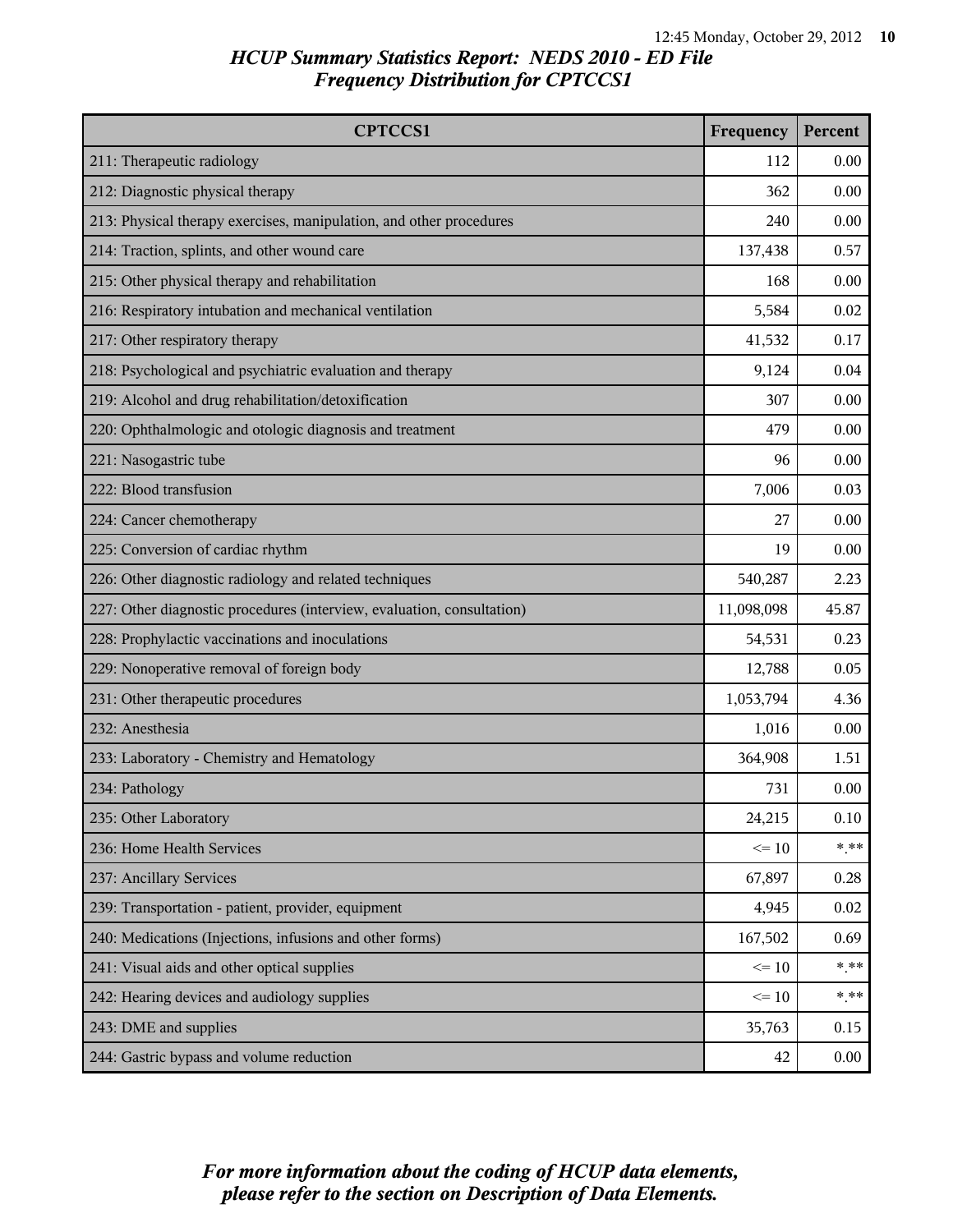| <b>HCUPFILE   Frequency   Percent  </b> |            |        |
|-----------------------------------------|------------|--------|
| <b>SEDD</b>                             | 24,192,665 | 100.00 |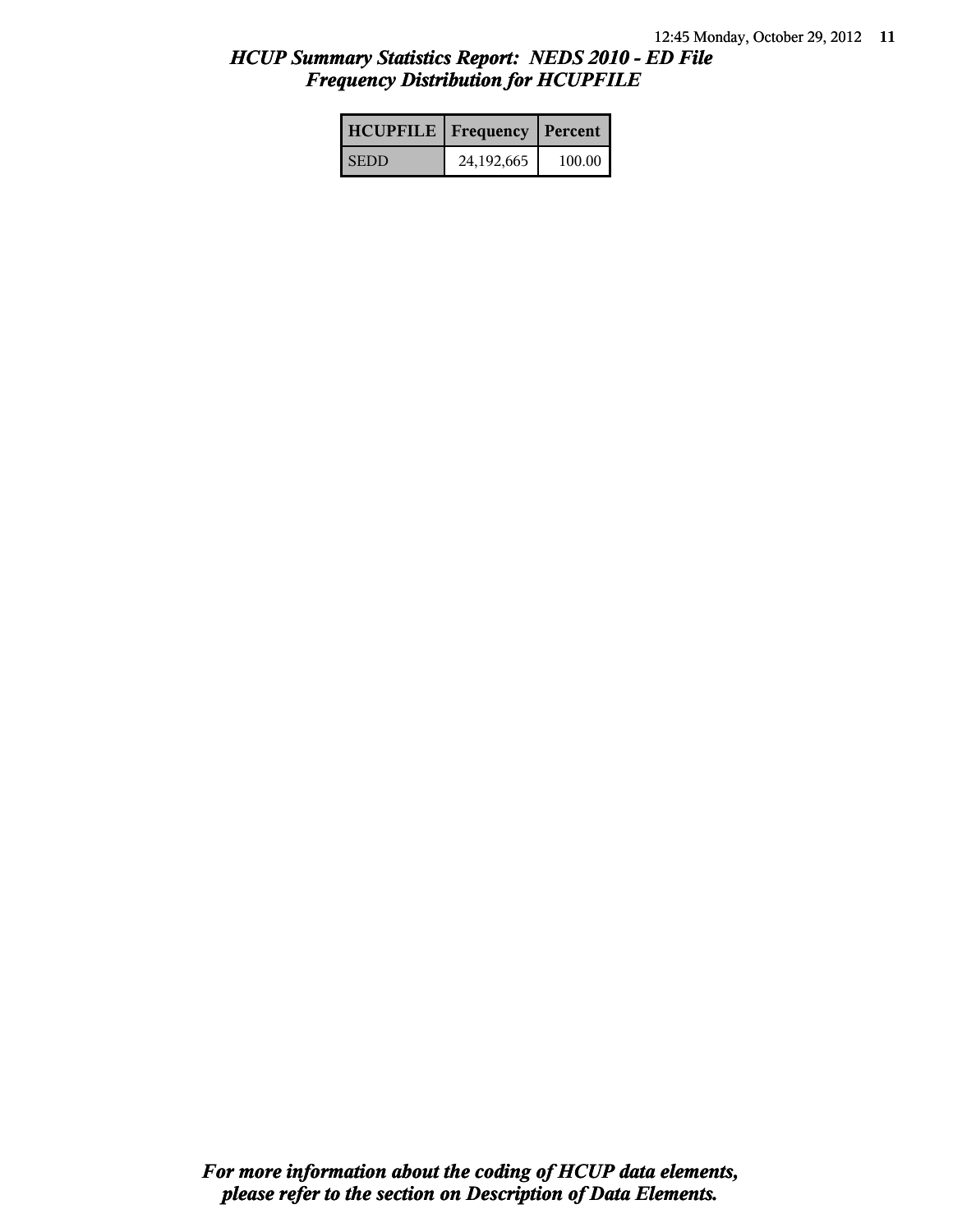| <b>NCPT</b>    | Frequency | Percent |
|----------------|-----------|---------|
|                | 5,411,673 | 22.37   |
| $\overline{0}$ | 2,663,643 | 11.01   |
| 1              | 3,868,015 | 15.99   |
| $\overline{2}$ | 2,627,467 | 10.86   |
| 3              | 1,910,746 | 7.90    |
| $\overline{4}$ | 1,265,281 | 5.23    |
| 5              | 863,208   | 3.57    |
| 6              | 686,474   | 2.84    |
| 7              | 580,696   | 2.40    |
| 8              | 538,166   | 2.22    |
| 9              | 515,140   | 2.13    |
| 10             | 636,146   | 2.63    |
| 11             | 438,326   | 1.81    |
| 12             | 443,645   | 1.83    |
| 13             | 295,063   | 1.22    |
| 14             | 251,679   | 1.04    |
| 15             | 207,358   | 0.86    |
| 16 or greater  | 989,939   | 4.09    |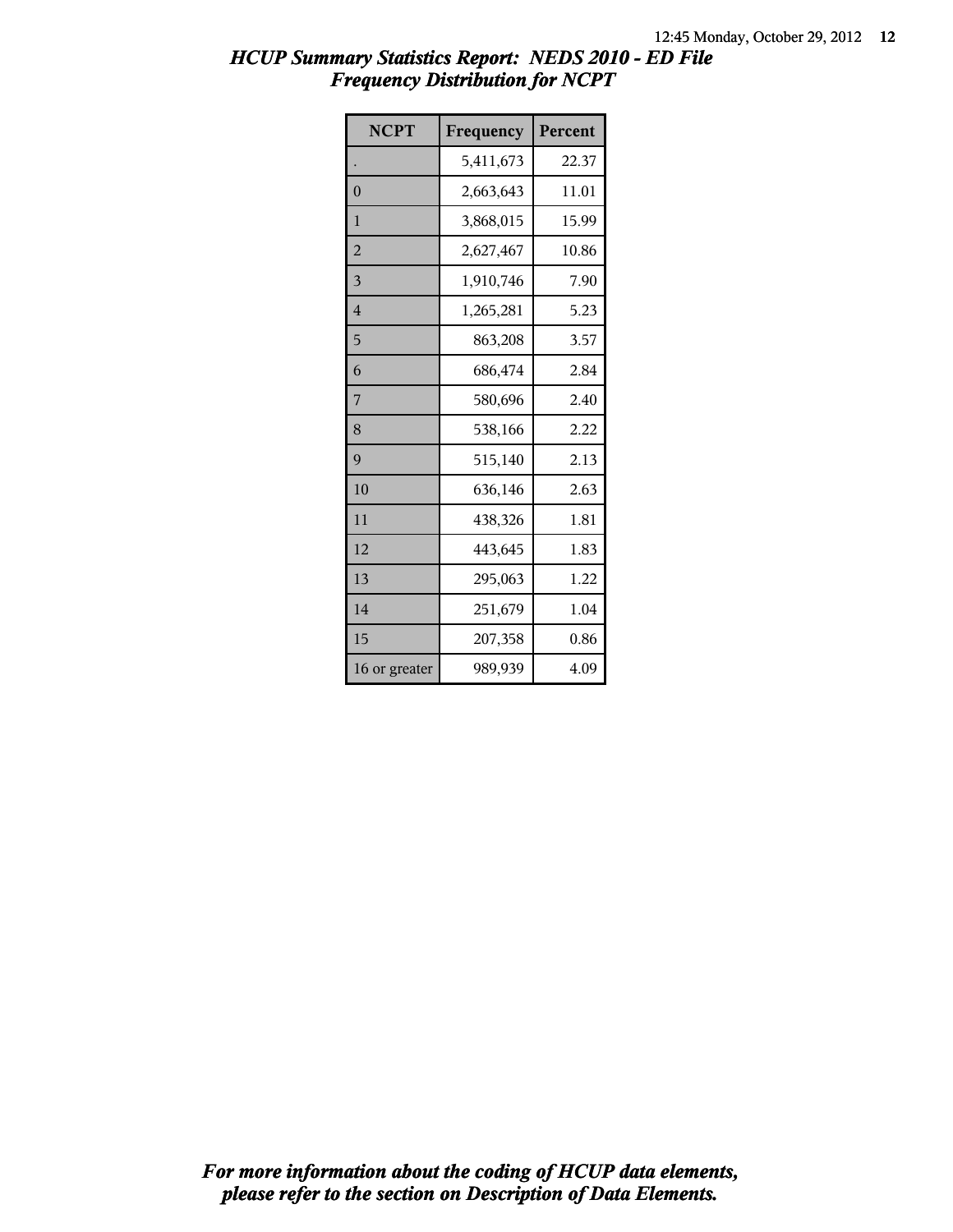| <b>NPR ED</b>  | Frequency  | Percent |
|----------------|------------|---------|
|                | 8,733,642  | 36.10   |
| $\overline{0}$ | 12,392,320 | 51.22   |
| 1              | 1,976,844  | 8.17    |
| $\overline{2}$ | 476,887    | 1.97    |
| 3              | 241,937    | 1.00    |
| $\overline{4}$ | 147,033    | 0.61    |
| 5              | 95,413     | 0.39    |
| 6              | 62,401     | 0.26    |
| 7              | 26,075     | 0.11    |
| 8              | 14,790     | 0.06    |
| 9              | 8,483      | 0.04    |
| 10             | 7,828      | 0.03    |
| 11             | 1,908      | 0.01    |
| 12             | 1,414      | 0.01    |
| 13             | 1,106      | 0.00    |
| 14             | 833        | 0.00    |
| 15             | 625        | 0.00    |
| 16 or greater  | 3,126      | 0.01    |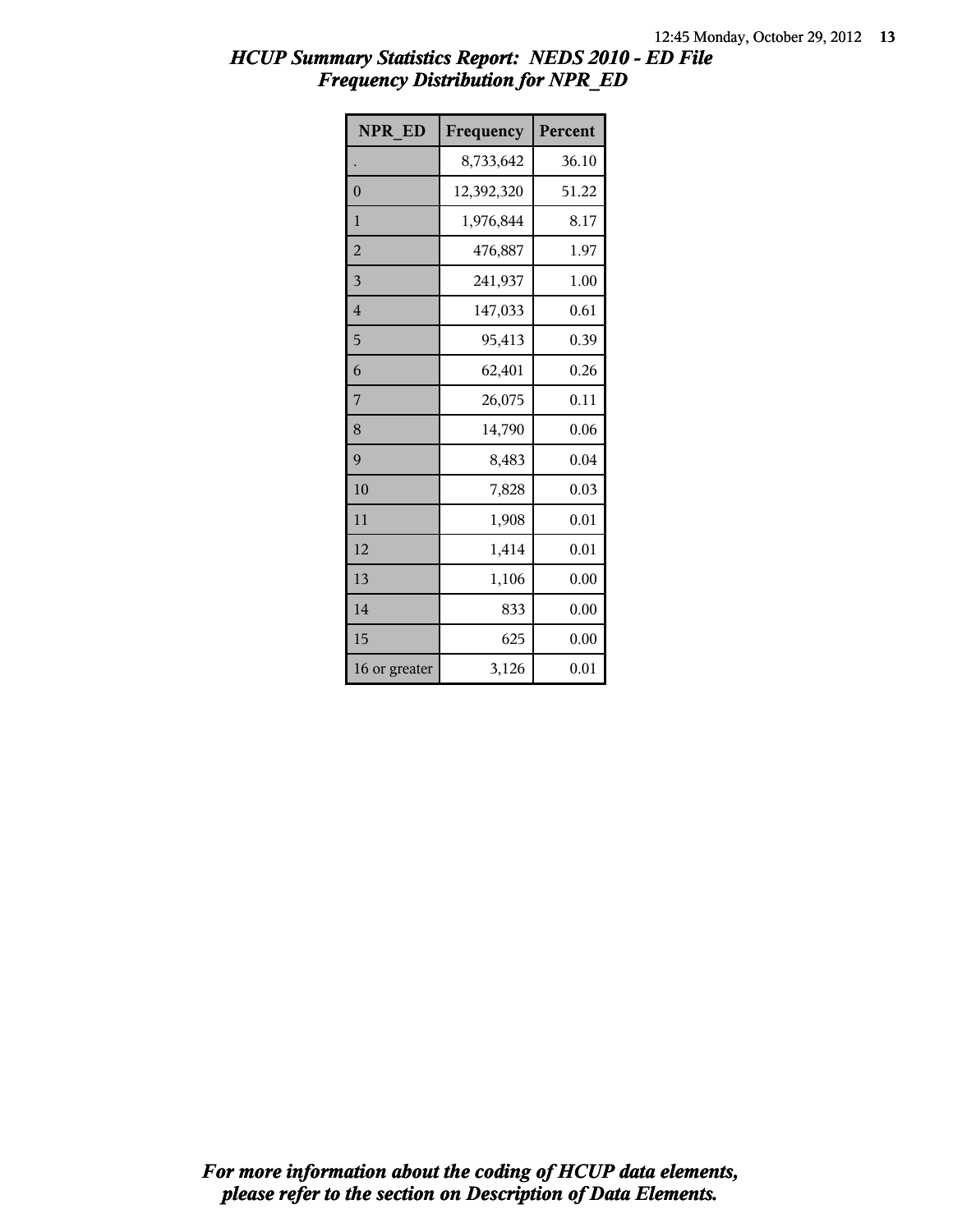| <b>PCLASS ED1</b>                                                | Frequency  | Percent |
|------------------------------------------------------------------|------------|---------|
| $\therefore$ Missing                                             | 21,176,169 | 87.53   |
| .A: Invalid                                                      | 4,659      | 0.02    |
| .C: Inconsistent                                                 | 55         | 0.00    |
| 1: Minor Diagnostic - Non-operating room diagnostic procedures   | 1,044,010  | 4.32    |
| 2: Minor Therapeutic - Non-operating room therapeutic procedures | 1,886,875  | 7.80    |
| 3: Major Diagnostic - Operating room diagnostic procedures       | 1,558      | 0.01    |
| 4: Major Therapeutic - Operating room therapeutic procedures     | 79,339     | 0.33    |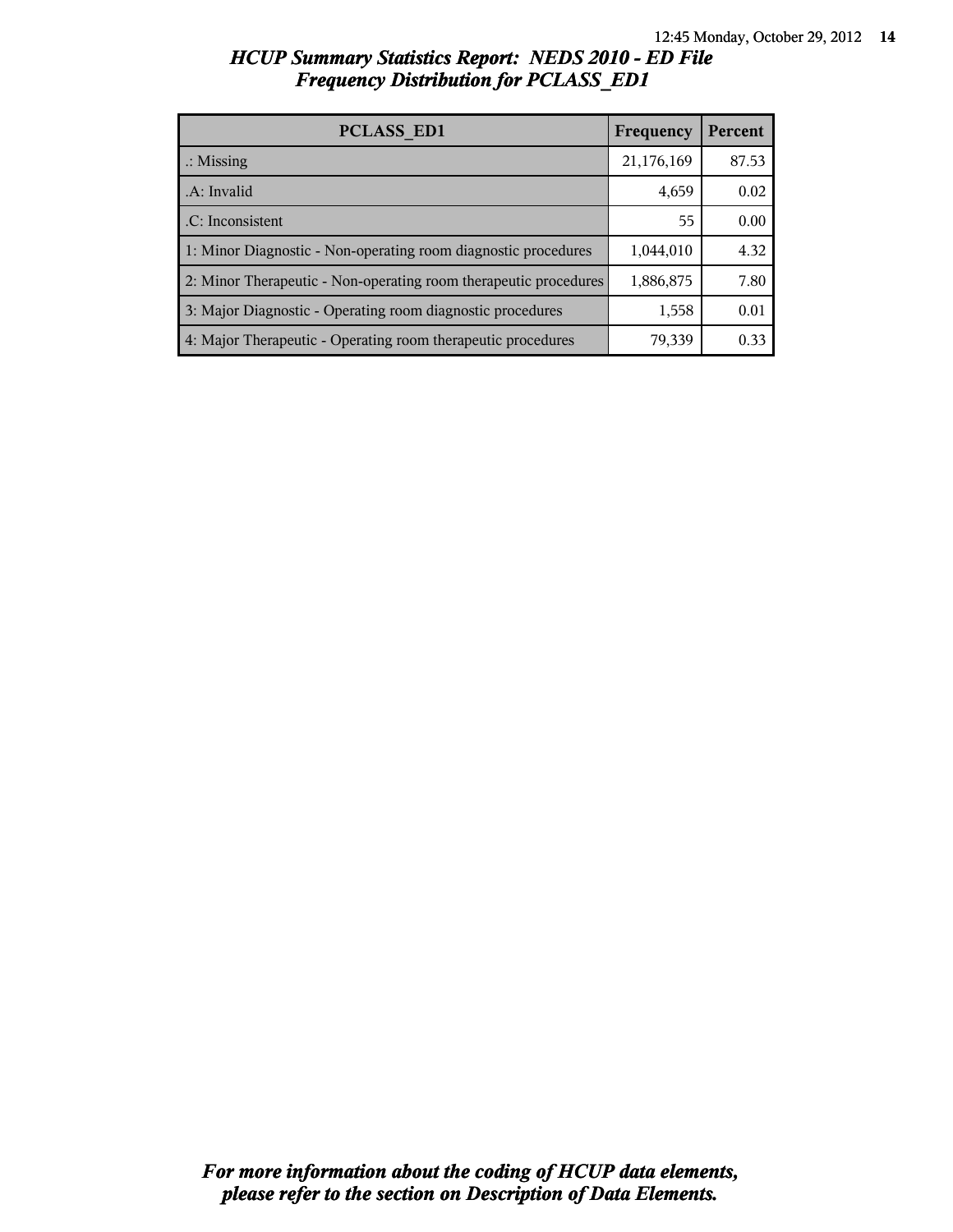| PRCCS ED1                                                                     | Frequency  | Percent |
|-------------------------------------------------------------------------------|------------|---------|
| $\therefore$ Missing                                                          | 21,176,169 | 87.53   |
| A: Invalid procedure                                                          | 4,659      | 0.02    |
| C: Inconsistent                                                               | 55         | 0.00    |
| 1: Incision and excision of CNS                                               | $\leq 10$  | $***$   |
| 2: Insertion; replacement; or removal of extracranial ventricular shunt       | 69         | 0.00    |
| 3: Laminectomy; excision intervertebral disc                                  | 680        | 0.00    |
| 4: Diagnostic spinal tap                                                      | 16,848     | 0.07    |
| 5: Insertion of catheter or spinal stimulator and injection into spinal canal | 509        | 0.00    |
| 6: Decompression peripheral nerve                                             | 44         | 0.00    |
| 7: Other diagnostic nervous system procedures                                 | 19         | 0.00    |
| 8: Other non-OR or closed therapeutic nervous system procedures               | 13,246     | 0.05    |
| 9: Other OR therapeutic nervous system procedures                             | 259        | 0.00    |
| 10: Thyroidectomy; partial or complete                                        | $\leq 10$  | $***$   |
| 11: Diagnostic endocrine procedures                                           | 37         | 0.00    |
| 12: Other therapeutic endocrine procedures                                    | 16         | 0.00    |
| 13: Corneal transplant                                                        | $\leq 10$  | $* * *$ |
| 14: Glaucoma procedures                                                       | $\leq 10$  | $***$   |
| 15: Lens and cataract procedures                                              | 148        | 0.00    |
| 16: Repair of retinal tear; detachment                                        | 148        | 0.00    |
| 17: Destruction of lesion of retina and choroid                               | 148        | 0.00    |
| 18: Diagnostic procedures on eye                                              | 339        | 0.00    |
| 19: Other therapeutic procedures on eyelids; conjunctiva; cornea              | 30,208     | 0.12    |
| 20: Other intraocular therapeutic procedures                                  | 1,322      | 0.01    |
| 21: Other extraocular muscle and orbit therapeutic procedures                 | 69         | 0.00    |
| 22: Tympanoplasty                                                             | $\leq 10$  | $***$   |
| 23: Myringotomy                                                               | 35         | 0.00    |
| 24: Mastoidectomy                                                             | $\leq 10$  | $* * *$ |
| 25: Diagnostic procedures on ear                                              | 44         | 0.00    |
| 26: Other therapeutic ear procedures                                          | 15,285     | 0.06    |
| 27: Control of epistaxis                                                      | 19,461     | 0.08    |
| 28: Plastic procedures on nose                                                | 6,475      | 0.03    |
| 29: Dental procedures                                                         | 503        | 0.00    |
| 30: Tonsillectomy and/or adenoidectomy                                        | 999        | 0.00    |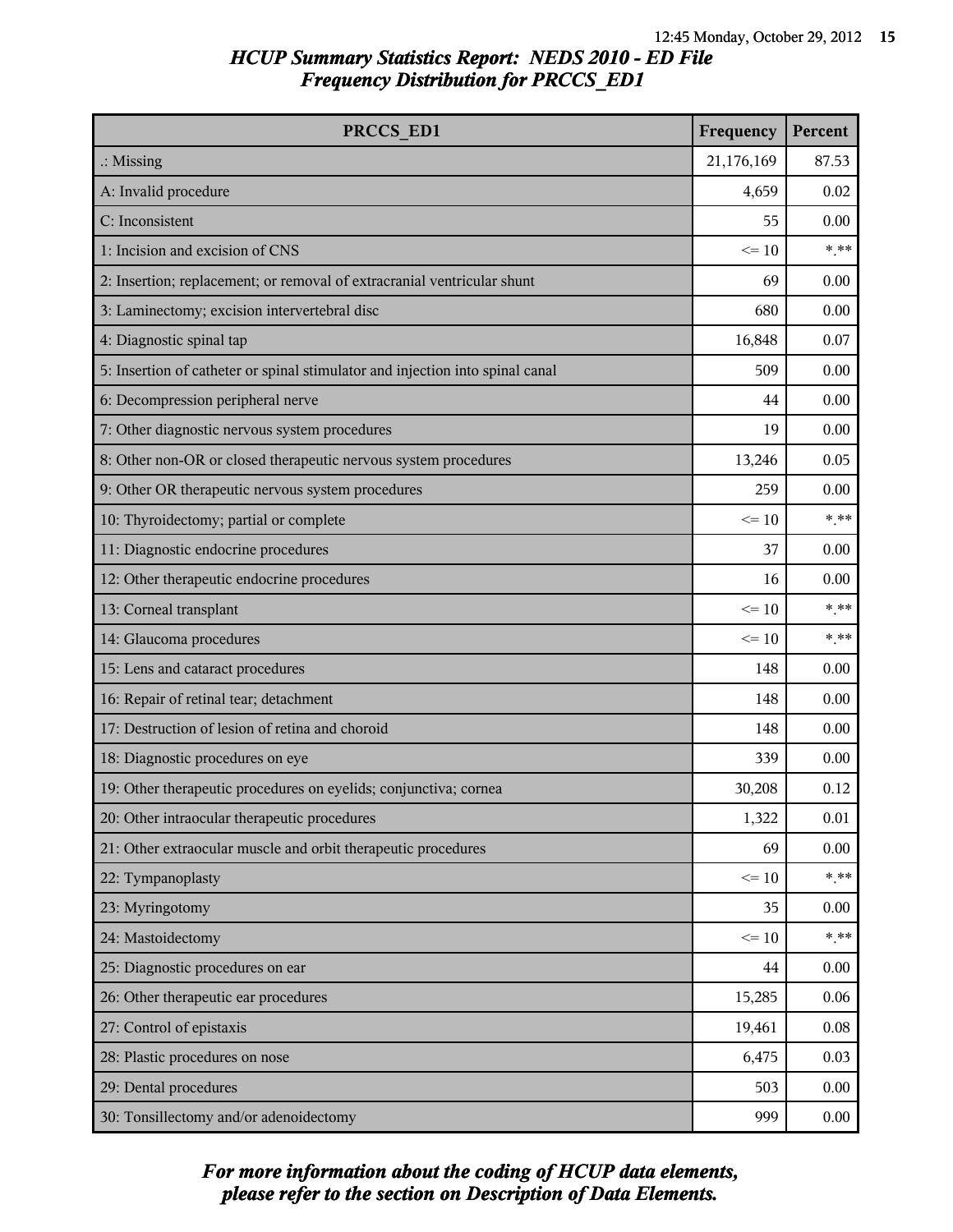| PRCCS ED1                                                                                        |           | Percent |
|--------------------------------------------------------------------------------------------------|-----------|---------|
| 31: Diagnostic procedures on nose; mouth and pharynx                                             | 633       | 0.00    |
| 32: Other non-OR therapeutic procedures on nose; mouth and pharynx                               | 26,084    | 0.11    |
| 33: Other OR therapeutic procedures on nose; mouth and pharynx                                   | 4,171     | 0.02    |
| 34: Tracheostomy; temporary and permanent                                                        | 54        | 0.00    |
| 35: Tracheoscopy and laryngoscopy with biopsy                                                    | 804       | 0.00    |
| 37: Diagnostic bronchoscopy and biopsy of bronchus                                               | 478       | 0.00    |
| 38: Other diagnostic procedures on lung and bronchus                                             | $\leq 10$ | $***$   |
| 39: Incision of pleura; thoracentesis; chest drainage                                            | 1,827     | 0.01    |
| 40: Other diagnostic procedures of respiratory tract and mediastinum                             | 80        | 0.00    |
| 41: Other non-OR therapeutic procedures on respiratory system                                    | 707       | 0.00    |
| 42: Other OR Rx procedures on respiratory system and mediastinum                                 | 102       | 0.00    |
| 43: Heart valve procedures                                                                       | $\leq 10$ | $***$   |
| 44: Coronary artery bypass graft (CABG)                                                          | $\leq 10$ | $***$   |
| 45: Percutaneous transluminal coronary angioplasty (PTCA)                                        | 1,422     | 0.01    |
| 47: Diagnostic cardiac catheterization; coronary arteriography                                   | 14,461    | 0.06    |
| 48: Insertion; revision; replacement; removal of cardiac pacemaker or cardioverter/defibrillator | 454       | 0.00    |
| 49: Other OR heart procedures                                                                    | 96        | 0.00    |
| 50: Extracorporeal circulation auxiliary to open heart procedures                                | $\leq 10$ | $***$   |
| 51: Endarterectomy; vessel of head and neck                                                      | $\leq 10$ | $***$   |
| 52: Aortic resection; replacement or anastomosis                                                 | 16        | 0.00    |
| 53: Varicose vein stripping; lower limb                                                          | 23        | 0.00    |
| 54: Other vascular catheterization; not heart                                                    | 22,189    | 0.09    |
| 55: Peripheral vascular bypass                                                                   | 11        | 0.00    |
| 56: Other vascular bypass and shunt; not heart                                                   | $\leq 10$ | $***$   |
| 57: Creation; revision and removal of arteriovenous fistula or vessel-to-vessel cannula for di a | 160       | 0.00    |
| 58: Hemodialysis                                                                                 | 3,750     | 0.02    |
| 59: Other OR procedures on vessels of head and neck                                              | 13        | 0.00    |
| 60: Embolectomy and endarterectomy of lower limbs                                                | $\leq 10$ | $***$   |
| 61: Other OR procedures on vessels other than head and neck                                      | 1,605     | 0.01    |
| 62: Other diagnostic cardiovascular procedures                                                   | 138       | 0.00    |
| 63: Other non-OR therapeutic cardiovascular procedures                                           | 707       | 0.00    |
| 64: Bone marrow transplant                                                                       | $\leq 10$ | $***$   |
| 65: Bone marrow biopsy                                                                           | 57        | 0.00    |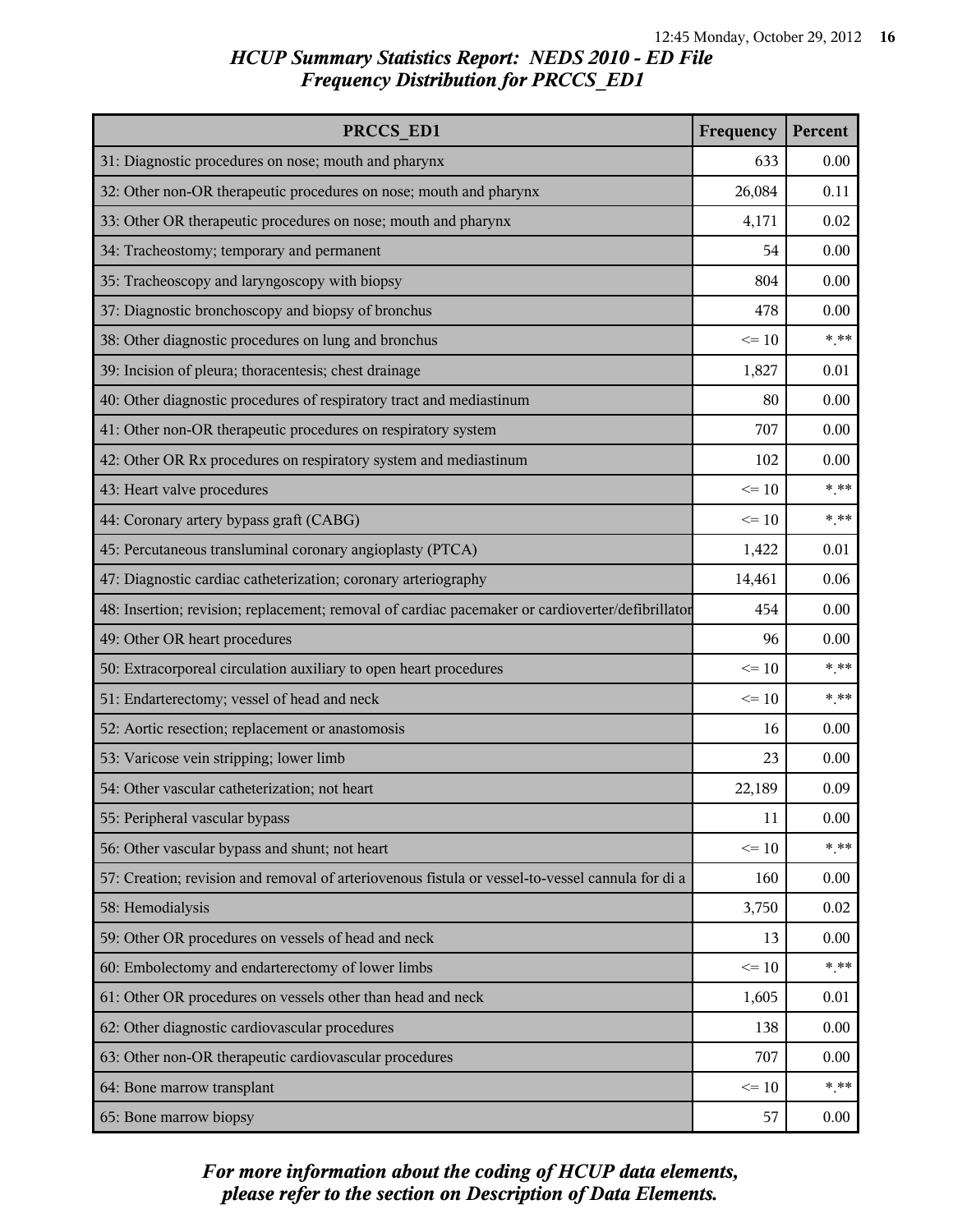| PRCCS ED1                                                     | Frequency | Percent |
|---------------------------------------------------------------|-----------|---------|
| 66: Procedures on spleen                                      | $\leq 10$ | $***$   |
| 67: Other therapeutic procedures; hemic and lymphatic system  | 198       | 0.00    |
| 69: Esophageal dilatation                                     | 952       | 0.00    |
| 70: Upper gastrointestinal endoscopy; biopsy                  | 12,386    | 0.05    |
| 71: Gastrostomy; temporary and permanent                      | 330       | 0.00    |
| 72: Colostomy; temporary and permanent                        | $\leq 10$ | $***$   |
| 73: Ileostomy and other enterostomy                           | 30        | 0.00    |
| 74: Gastrectomy; partial and total                            | $\leq 10$ | $***$   |
| 75: Small bowel resection                                     | 11        | 0.00    |
| 76: Colonoscopy and biopsy                                    | 2,446     | 0.01    |
| 77: Proctoscopy and anorectal biopsy                          | 920       | 0.00    |
| 78: Colorectal resection                                      | 20        | 0.00    |
| 79: Local excision of large intestine lesion (not endoscopic) | $\leq 10$ | $***$   |
| 80: Appendectomy                                              | 12,334    | 0.05    |
| 81: Hemorrhoid procedures                                     | 1,983     | 0.01    |
| 82: Endoscopic retrograde cannulation of pancreas (ERCP)      | 44        | 0.00    |
| 83: Biopsy of liver                                           | 79        | 0.00    |
| 84: Cholecystectomy and common duct exploration               | 4,896     | 0.02    |
| 85: Inguinal and femoral hernia repair                        | 577       | 0.00    |
| 86: Other hernia repair                                       | 504       | 0.00    |
| 87: Laparoscopy (GI only)                                     | 243       | 0.00    |
| 88: Abdominal paracentesis                                    | 2,044     | 0.01    |
| 89: Exploratory laparotomy                                    | 49        | 0.00    |
| 90: Excision; lysis peritoneal adhesions                      | 101       | 0.00    |
| 91: Peritoneal dialysis                                       | 61        | 0.00    |
| 92: Other bowel diagnostic procedures                         | 94        | 0.00    |
| 93: Other non-OR upper GI therapeutic procedures              | 6,678     | 0.03    |
| 94: Other OR upper GI therapeutic procedures                  | 209       | 0.00    |
| 95: Other non-OR lower GI therapeutic procedures              | 3,172     | 0.01    |
| 96: Other OR lower GI therapeutic procedures                  | 3,147     | 0.01    |
| 97: Other gastrointestinal diagnostic procedures              | 70        | 0.00    |
| 98: Other non-OR gastrointestinal therapeutic procedures      | 1,597     | 0.01    |
| 99: Other OR gastrointestinal therapeutic procedures          | 255       | 0.00    |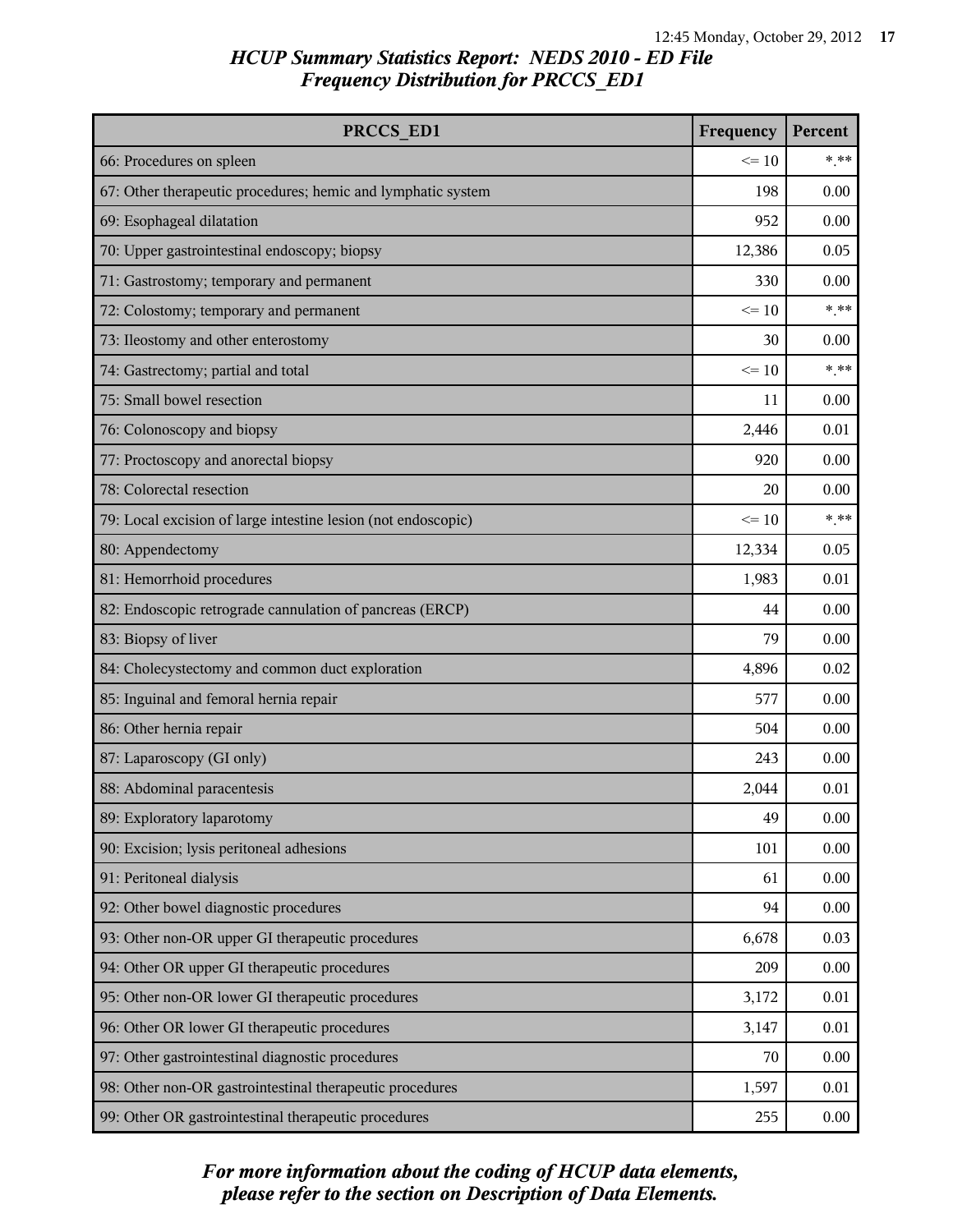| PRCCS ED1                                                                  |           | Percent |
|----------------------------------------------------------------------------|-----------|---------|
| 100: Endoscopy and endoscopic biopsy of the urinary tract                  | 339       | 0.00    |
| 101: Transurethral excision; drainage; or removal urinary obstruction      | 6,231     | 0.03    |
| 102: Ureteral catheterization                                              | 1,878     | 0.01    |
| 103: Nephrotomy and nephrostomy                                            | 76        | 0.00    |
| 104: Nephrectomy; partial or complete                                      | $\leq 10$ | $***$   |
| 106: Genitourinary incontinence procedures                                 | 26        | 0.00    |
| 107: Extracorporeal lithotripsy; urinary                                   | 292       | 0.00    |
| 108: Indwelling catheter                                                   | 45,612    | 0.19    |
| 109: Procedures on the urethra                                             | 285       | 0.00    |
| 110: Other diagnostic procedures of urinary tract                          | 144       | 0.00    |
| 111: Other non-OR therapeutic procedures of urinary tract                  | 6,064     | 0.03    |
| 112: Other OR therapeutic procedures of urinary tract                      | 1,594     | 0.01    |
| 113: Transurethral resection of prostate (TURP)                            | 46        | 0.00    |
| 114: Open prostatectomy                                                    | $\leq 10$ | $***$   |
| 115: Circumcision                                                          | 48        | 0.00    |
| 116: Diagnostic procedures; male genital                                   | 21        | 0.00    |
| 117: Other non-OR therapeutic procedures; male genital                     | 1,388     | 0.01    |
| 118: Other OR therapeutic procedures; male genital                         | 1,393     | 0.01    |
| 119: Oophorectomy; unilateral and bilateral                                | 247       | 0.00    |
| 120: Other operations on ovary                                             | 398       | 0.00    |
| 121: Ligation or occlusion of fallopian tubes                              | 22        | 0.00    |
| 122: Removal of ectopic pregnancy                                          | 1,224     | 0.01    |
| 123: Other operations on fallopian tubes                                   | 122       | 0.00    |
| 124: Hysterectomy; abdominal and vaginal                                   | 29        | 0.00    |
| 125: Other excision of cervix and uterus                                   | 137       | 0.00    |
| 126: Abortion (termination of pregnancy)                                   | 24        | 0.00    |
| 127: Dilatation and curettage (D&C); aspiration after delivery or abortion | 3,990     | 0.02    |
| 128: Diagnostic dilatation and curettage (D&C)                             | 316       | 0.00    |
| 129: Repair of cystocele and rectocele; obliteration of vaginal vault      | $\leq 10$ | $***$   |
| 130: Other diagnostic procedures; female organs                            | 150       | 0.00    |
| 131: Other non-OR therapeutic procedures; female organs                    | 624       | 0.00    |
| 132: Other OR therapeutic procedures; female organs                        | 8,434     | 0.03    |
| 133: Episiotomy                                                            | $\leq 10$ | $***$   |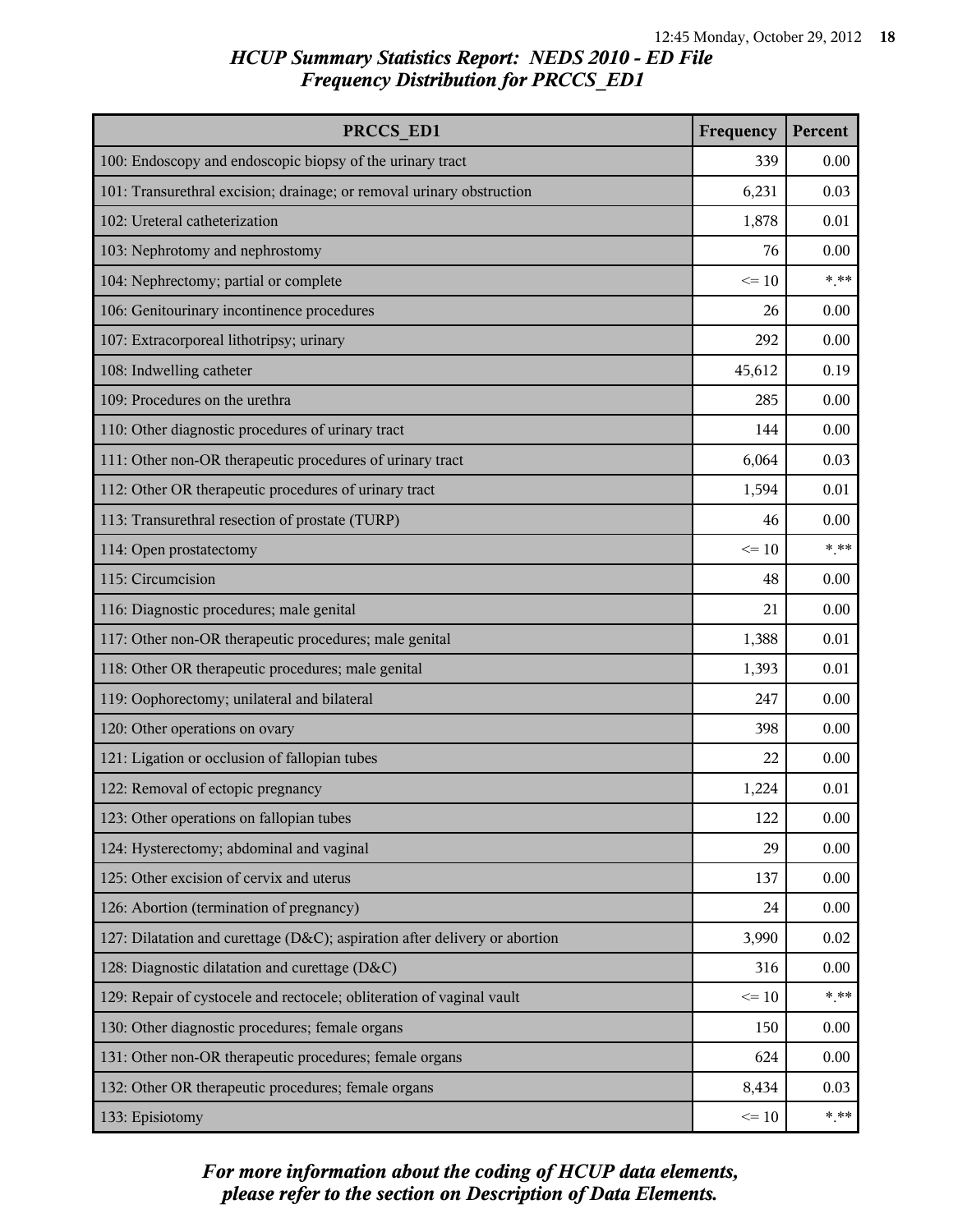| PRCCS ED1                                                                            | Frequency | Percent |
|--------------------------------------------------------------------------------------|-----------|---------|
| 134: Cesarean section                                                                | $\leq 10$ | $***$   |
| 135: Forceps; vacuum; and breech delivery                                            | $\leq$ 10 | $***$   |
| 137: Other procedures to assist delivery                                             | 103       | 0.00    |
| 138: Diagnostic amniocentesis                                                        | 19        | 0.00    |
| 139: Fetal monitoring                                                                | 7,415     | 0.03    |
| 140: Repair of current obstetric laceration                                          | 17        | 0.00    |
| 141: Other therapeutic obstetrical procedures                                        | 165       | 0.00    |
| 142: Partial excision bone                                                           | 163       | 0.00    |
| 143: Bunionectomy or repair of toe deformities                                       | 19        | 0.00    |
| 144: Treatment; facial fracture or dislocation                                       | 1,303     | 0.01    |
| 145: Treatment; fracture or dislocation of radius and ulna                           | 23,023    | 0.10    |
| 146: Treatment; fracture or dislocation of hip and femur                             | 3,394     | 0.01    |
| 147: Treatment; fracture or dislocation of lower extremity (other than hip or femur) | 7,896     | 0.03    |
| 148: Other fracture and dislocation procedure                                        | 26,861    | 0.11    |
| 149: Arthroscopy                                                                     | 19        | 0.00    |
| 150: Division of joint capsule; ligament or cartilage                                | $\leq 10$ | $***$   |
| 151: Excision of semilunar cartilage of knee                                         | 32        | 0.00    |
| 152: Arthroplasty knee                                                               | 18        | 0.00    |
| 153: Hip replacement; total and partial                                              | 11        | 0.00    |
| 154: Arthroplasty other than hip or knee                                             | 48        | 0.00    |
| 155: Arthrocentesis                                                                  | 6,153     | 0.03    |
| 156: Injections and aspirations of muscles; tendons; bursa; joints and soft tissue   | 868       | 0.00    |
| 157: Amputation of lower extremity                                                   | 75        | 0.00    |
| 158: Spinal fusion                                                                   | 125       | 0.00    |
| 159: Other diagnostic procedures on musculoskeletal system                           | 234       | 0.00    |
| 160: Other therapeutic procedures on muscles and tendons                             | 4,015     | 0.02    |
| 161: Other OR therapeutic procedures on bone                                         | 521       | 0.00    |
| 162: Other OR therapeutic procedures on joints                                       | 677       | 0.00    |
| 163: Other non-OR therapeutic procedures on musculoskeletal system                   | 44,262    | 0.18    |
| 164: Other OR therapeutic procedures on musculoskeletal system                       | 1,036     | 0.00    |
| 165: Breast biopsy and other diagnostic procedures on breast                         | 53        | 0.00    |
| 166: Lumpectomy; quadrantectomy of breast                                            | 41        | 0.00    |
| 167: Mastectomy                                                                      | 11        | 0.00    |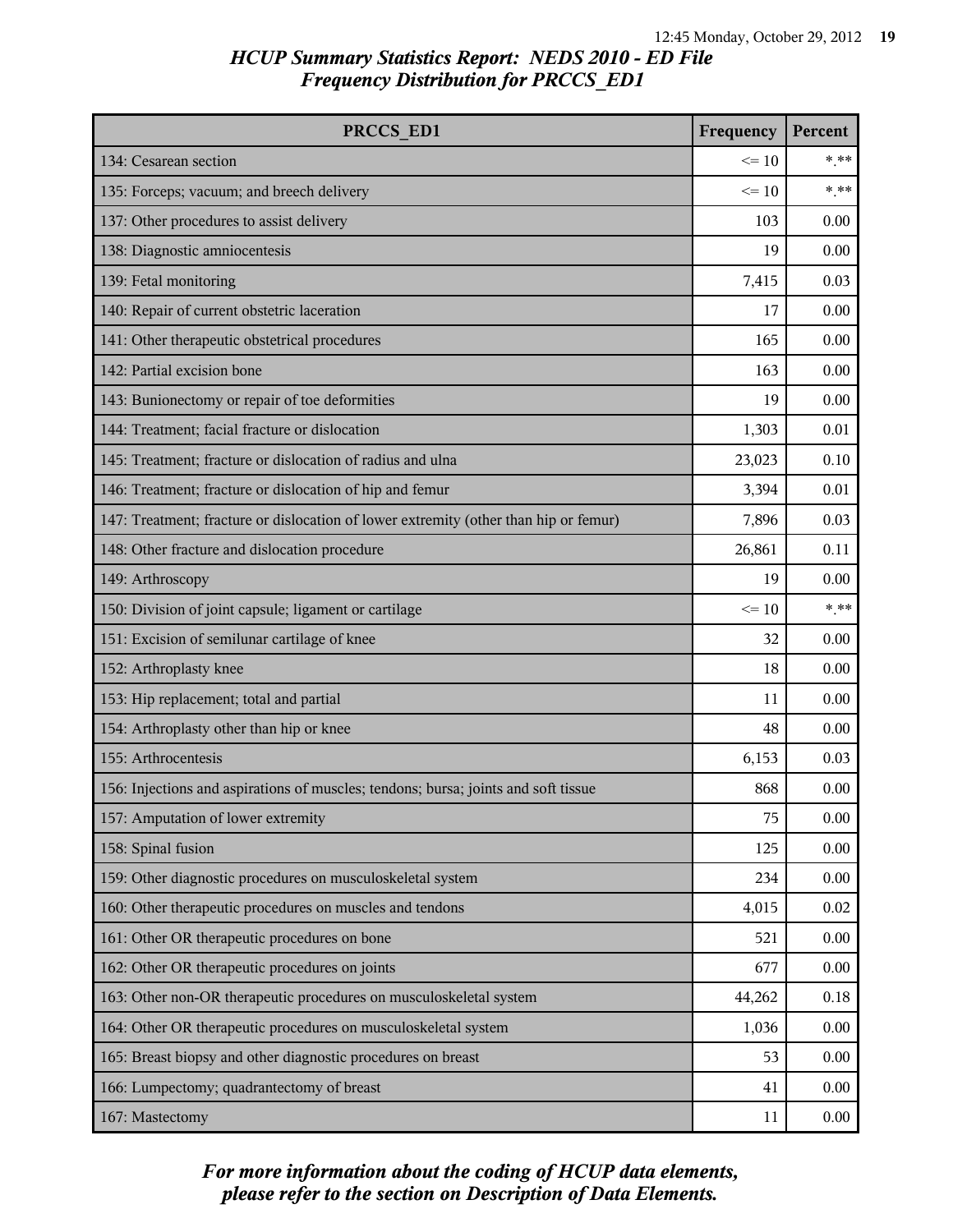| PRCCS ED1                                                         | Frequency | Percent |
|-------------------------------------------------------------------|-----------|---------|
| 168: Incision and drainage; skin and subcutaneous tissue          | 150,802   | 0.62    |
| 169: Debridement of wound; infection or burn                      | 10,308    | 0.04    |
| 170: Excision of skin lesion                                      | 1,352     | 0.01    |
| 171: Suture of skin and subcutaneous tissue                       | 394,018   | 1.63    |
| 172: Skin graft                                                   | 442       | 0.00    |
| 173: Other diagnostic procedures on skin and subcutaneous tissue  | 181       | 0.00    |
| 174: Other non-OR therapeutic procedures on skin and breast       | 28,430    | 0.12    |
| 175: Other OR therapeutic procedures on skin and breast           | 6,782     | 0.03    |
| 176: Other organ transplantation                                  | $\leq 10$ | $***$   |
| 177: Computerized axial tomography (CT) scan head                 | 58,278    | 0.24    |
| 178: CT scan chest                                                | 10,946    | 0.05    |
| 179: CT scan abdomen                                              | 34,097    | 0.14    |
| 180: Other CT scan                                                | 7,698     | 0.03    |
| 181: Myelogram                                                    | 26        | 0.00    |
| 182: Mammography                                                  | 13        | 0.00    |
| 183: Routine chest X-ray                                          | 63,046    | 0.26    |
| 184: Intraoperative cholangiogram                                 | $\leq 10$ | $***$   |
| 185: Upper gastrointestinal X-ray                                 | 34        | 0.00    |
| 186: Lower gastrointestinal X-ray                                 | $\leq 10$ | $***$   |
| 187: Intravenous pyelogram                                        | 130       | 0.00    |
| 188: Cerebral arteriogram                                         | 292       | 0.00    |
| 189: Contrast aortogram                                           | 52        | 0.00    |
| 190: Contrast arteriogram of femoral and lower extremity arteries | 25        | 0.00    |
| 191: Arterio- or venogram (not heart and head)                    | 282       | 0.00    |
| 192: Diagnostic ultrasound of head and neck                       | 168       | 0.00    |
| 193: Diagnostic ultrasound of heart (echocardiogram)              | 4,961     | 0.02    |
| 194: Diagnostic ultrasound of gastrointestinal tract              | 320       | 0.00    |
| 195: Diagnostic ultrasound of urinary tract                       | 284       | 0.00    |
| 196: Diagnostic ultrasound of abdomen or retroperitoneum          | 1,924     | 0.01    |
| 197: Other diagnostic ultrasound                                  | 9,401     | 0.04    |
| 198: Magnetic resonance imaging                                   | 1,711     | 0.01    |
| 199: Electroencephalogram (EEG)                                   | 113       | 0.00    |
| 200: Nonoperative urinary system measurements                     | 962       | 0.00    |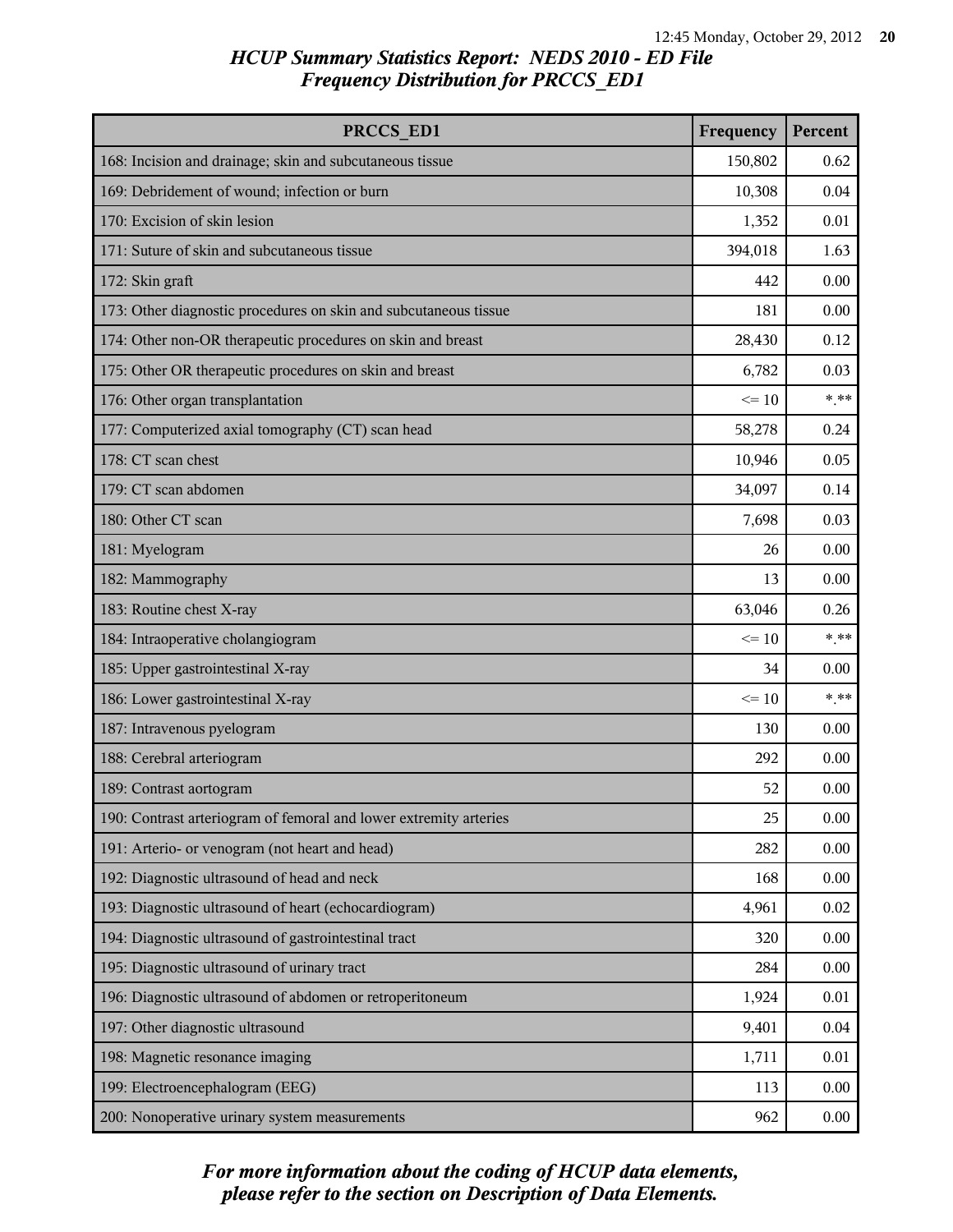| PRCCS ED1                                                              | Frequency | Percent |
|------------------------------------------------------------------------|-----------|---------|
| 201: Cardiac stress tests                                              | 4,582     | 0.02    |
| 202: Electrocardiogram                                                 | 7,555     | 0.03    |
| 203: Electrographic cardiac monitoring                                 | 1,514     | 0.01    |
| 204: Swan-Ganz catheterization for monitoring                          | $\leq 10$ | $***$   |
| 205: Arterial blood gases                                              | 503       | 0.00    |
| 206: Microscopic examination (bacterial smear; culture; toxicology)    | 19,787    | 0.08    |
| 207: Radioisotope bone scan                                            | $\leq 10$ | $***$   |
| 208: Radioisotope pulmonary scan                                       | 159       | 0.00    |
| 209: Radioisotope scan and function studies                            | 2,261     | 0.01    |
| 210: Other radioisotope scan                                           | $\leq 10$ | $***$   |
| 211: Therapeutic radiology for cancer treatment                        | 30        | 0.00    |
| 212: Diagnostic physical therapy                                       | 34        | 0.00    |
| 213: Physical therapy exercises; manipulation; and other procedures    | 234       | 0.00    |
| 214: Traction; splints; and other wound care                           | 304,649   | 1.26    |
| 215: Other physical therapy and rehabilitation                         | 238       | 0.00    |
| 216: Respiratory intubation and mechanical ventilation                 | 9,550     | 0.04    |
| 217: Other respiratory therapy                                         | 21,375    | 0.09    |
| 218: Psychological and psychiatric evaluation and therapy              | 575       | 0.00    |
| 219: Alcohol and drug rehabilitation/detoxification                    | 524       | 0.00    |
| 220: Ophthalmologic and otologic diagnosis and treatment               | 563       | 0.00    |
| 221: Nasogastric tube                                                  | 942       | 0.00    |
| 222: Blood transfusion                                                 | 6,572     | 0.03    |
| 223: Enteral and parenteral nutrition                                  | 763       | 0.00    |
| 224: Cancer chemotherapy                                               | 13,655    | 0.06    |
| 225: Conversion of cardiac rhythm                                      | 7,891     | 0.03    |
| 226: Other diagnostic radiology and related techniques                 | 108,234   | 0.45    |
| 227: Other diagnostic procedures (interview; evaluation; consultation) | 646,030   | 2.67    |
| 228: Prophylactic vaccinations and inoculations                        | 30,468    | 0.13    |
| 229: Nonoperative removal of foreign body                              | 26,713    | 0.11    |
| 230: Extracorporeal shock wave other than urinary                      | $\leq 10$ | $***$   |
| 231: Other therapeutic procedures                                      | 557,052   | 2.30    |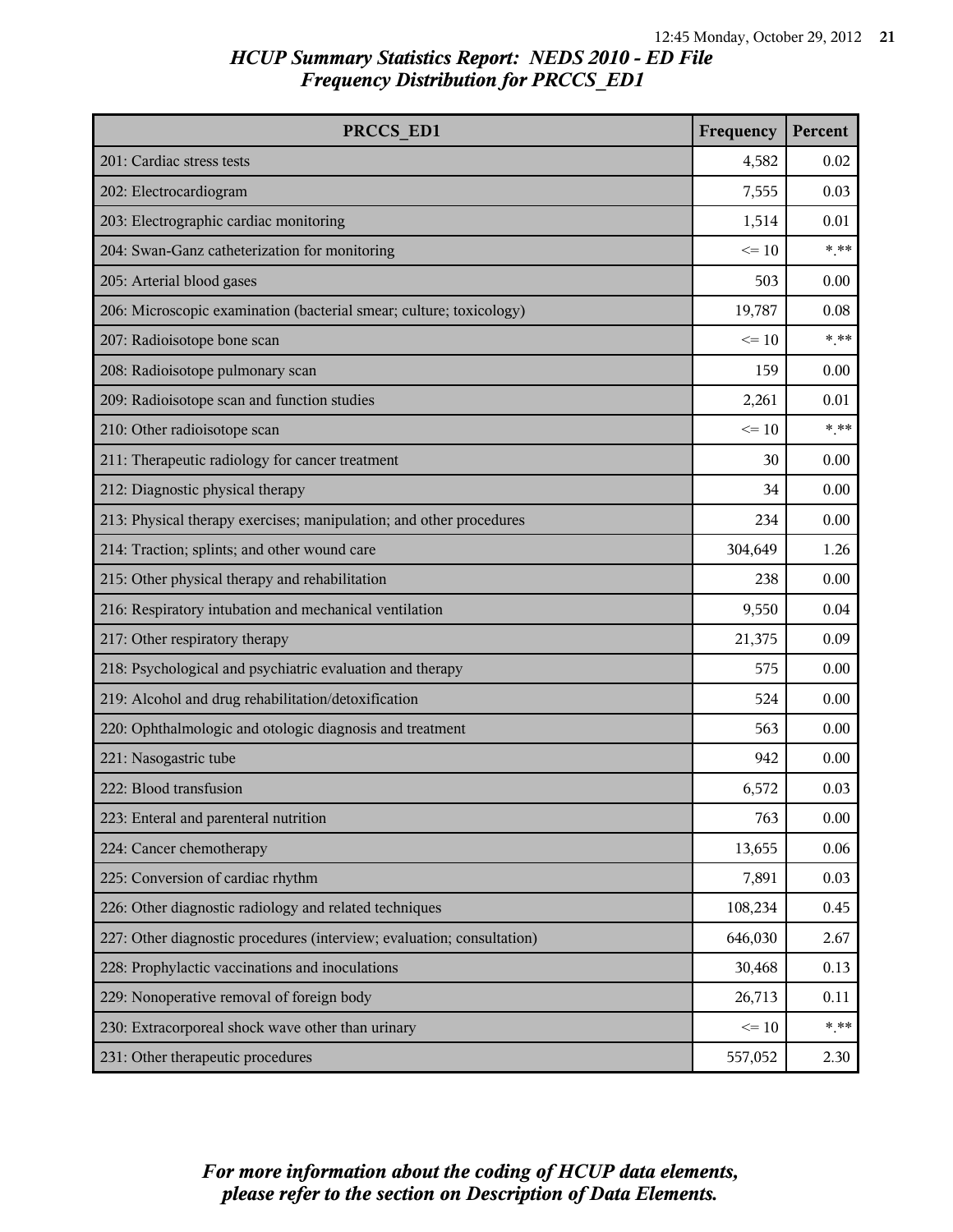| HCUP Summary Statistics Report: NEDS 2010 - ED File |  |  |
|-----------------------------------------------------|--|--|
| <b>Frequency Distribution for PR ED1</b>            |  |  |

| PR ED1                 | Frequency  | Percent |
|------------------------|------------|---------|
| <b>Blank</b>           | 21,176,169 | 87.53   |
| Valid PR               | 3,011,782  | 12.45   |
| Inconsistent PR (incn) | 55         | 0.00    |
| Invalid PR (invl)      | 4,659      | 0.02    |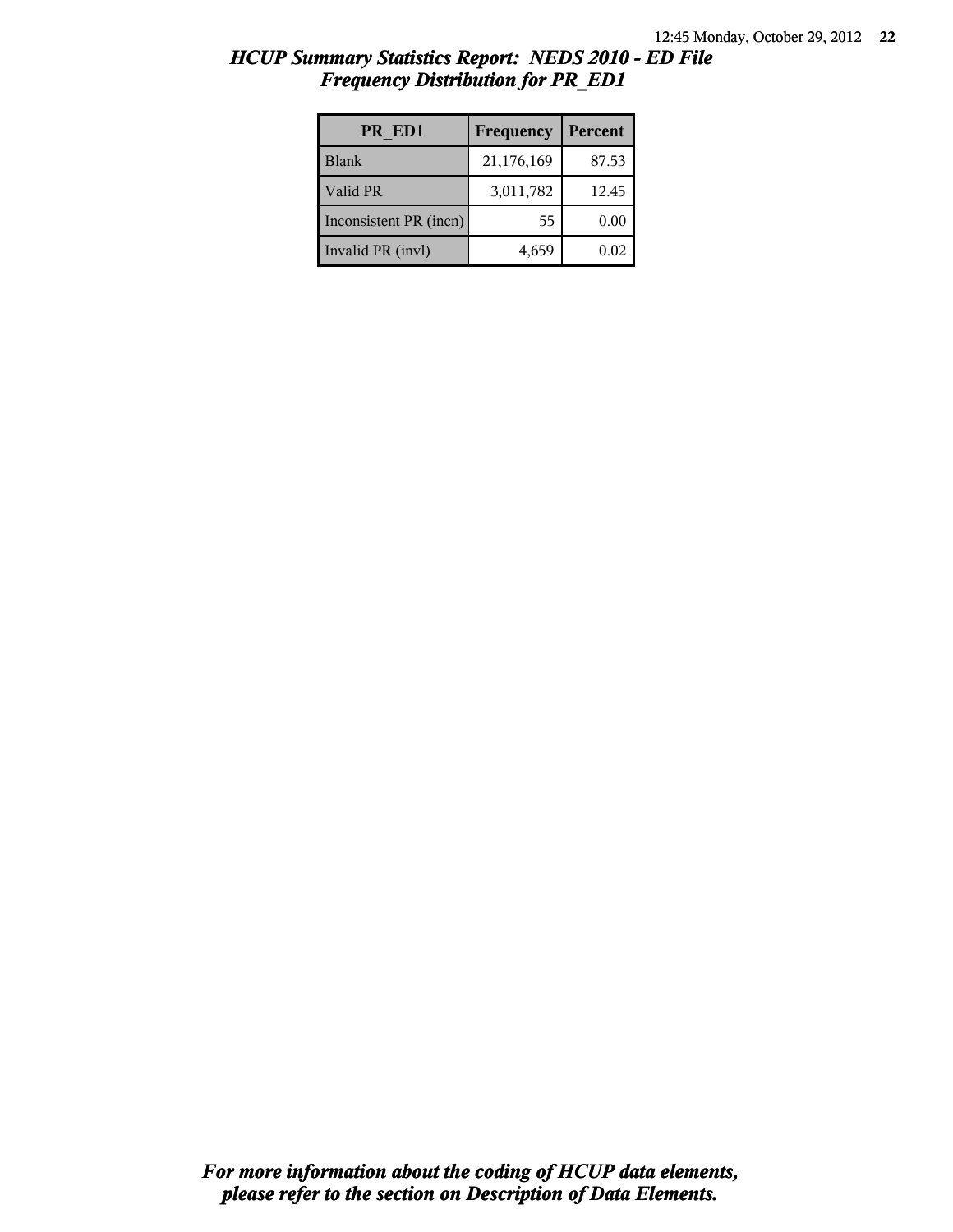### *HCUP Summary Statistics Report: NEDS 2010 - ED File Univariates of Selected Continuous Data Elements*

| <b>Moments</b>         |            |                         |            |  |
|------------------------|------------|-------------------------|------------|--|
| N                      | 24192665   | <b>Sum Weights</b>      | 24192665   |  |
| Mean                   | 4.51528735 | <b>Sum Observations</b> | 109236834  |  |
| <b>Std Deviation</b>   | 1.58521618 | Variance                | 2.51291035 |  |
| <b>Skewness</b>        | 6.11581502 | <b>Kurtosis</b>         | 69.6704946 |  |
| <b>Uncorrected SS</b>  | 554029691  | <b>Corrected SS</b>     | 60793995.7 |  |
| <b>Coeff Variation</b> | 35.1077586 | <b>Std Error Mean</b>   | 0.00032229 |  |

### *Variable: DISCWT (Weight to ED Visits in AHA universe)*

| <b>Basic Statistical Measures</b> |          |                            |          |  |  |  |
|-----------------------------------|----------|----------------------------|----------|--|--|--|
| Location                          |          | <b>Variability</b>         |          |  |  |  |
| Mean                              | 4.515287 | <b>Std Deviation</b>       | 1.58522  |  |  |  |
| <b>Median</b>                     | 4.376970 | <b>Variance</b>            | 2.51291  |  |  |  |
| Mode                              | 4.376970 | Range                      | 28.83586 |  |  |  |
|                                   |          | <b>Interquartile Range</b> | 0.92218  |  |  |  |

| Tests for Location: Mu0=0 |                  |          |                |         |  |  |  |
|---------------------------|------------------|----------|----------------|---------|--|--|--|
| <b>Test</b>               | <b>Statistic</b> |          | p Value        |         |  |  |  |
| Student's t               |                  | 14010.02 | Pr >  t        | < 0.001 |  |  |  |
| <b>Sign</b>               | M                | 12096333 | $Pr \ge =  M $ | < 0.001 |  |  |  |
| Signed Rank               | $\mathbf S$      | 1.463E14 | $Pr \geq  S $  | < 0001  |  |  |  |

| <b>Quantiles (Definition 5)</b> |                 |  |  |
|---------------------------------|-----------------|--|--|
| Quantile                        | <b>Estimate</b> |  |  |
| 100% Max                        | 30.69880        |  |  |
| 99%                             | 10.73631        |  |  |
| 95%                             | 6.36495         |  |  |
| 90%                             | 5.62415         |  |  |
| 75% Q3                          | 4.79080         |  |  |
| 50% Median                      | 4.37697         |  |  |
| 25% Q1                          | 3.86862         |  |  |